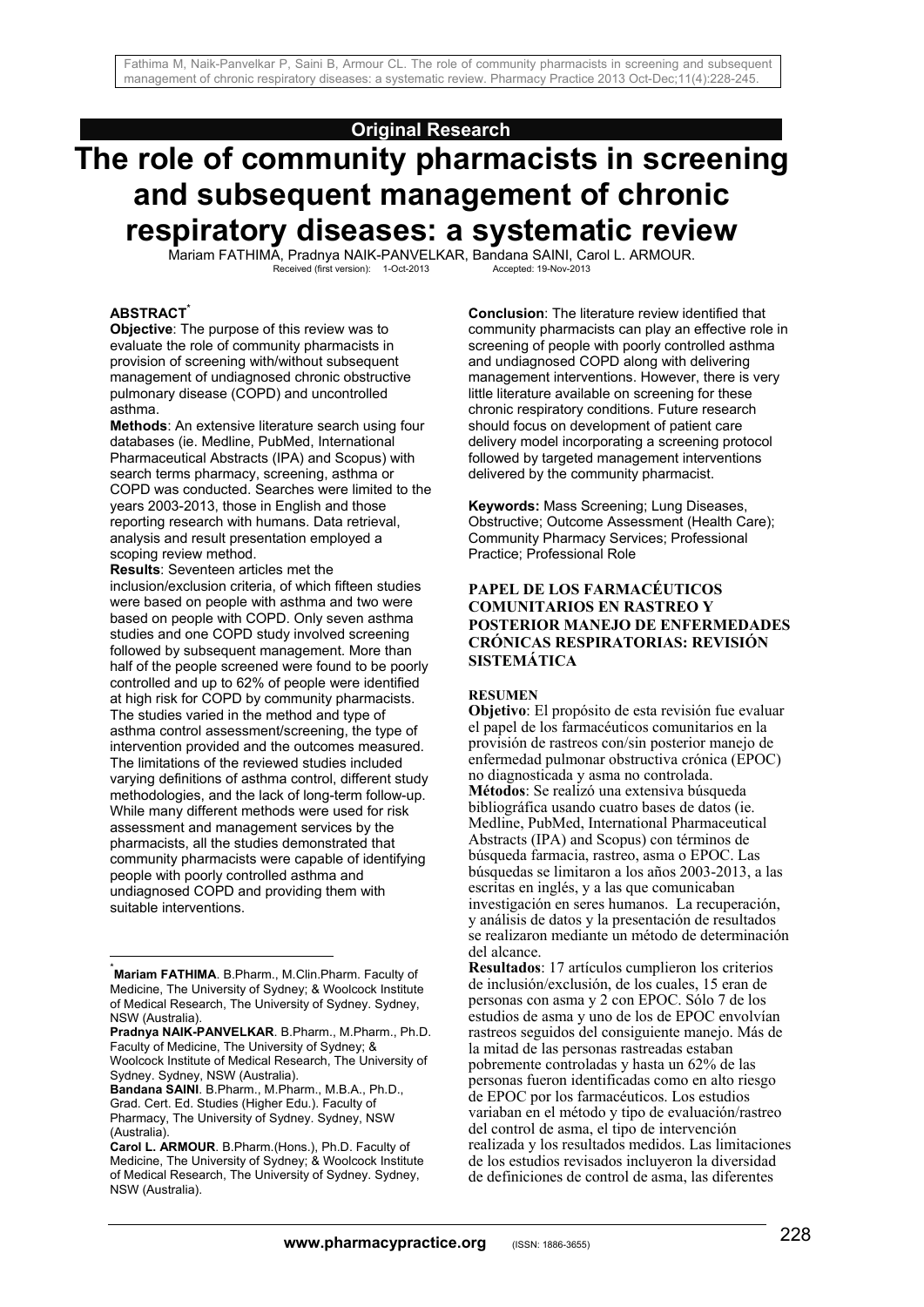metodologías de estudio, y la falta de seguimiento a largo plazo. Aunque se utilizaron muchos métodos diferentes de evaluación del riesgo y de servicios de manejo de la enfermedad por los farmacéuticos. todos los estudios demostraron que los farmacéuticos comunitarios eran capaces de identificar personas con asma pobremente controlada y EPOC no diagnosticada y de realizar con ellos las intervenciones apropiadas. **Conclusión**: La revisión de la literatura identifico que los farmacéuticos comunitarios pueden jugar un papel efectivo en el rastreo de personas con asma pobremente controlado y EPOC no diagnosticada así como realizarles las intervenciones de manejo. Sin embargo, hay muy poca literatura disponible sobre el rastreo de estas enfermedades respiratorias crónicas. La investigación futura debería centrarse en el desarrollo de modelos de atención a pacientes que incorporen un protocolo de rastreo seguido de intervenciones de manejo de la enfermedad proporcionadas por los farmacéuticos comunitarios.

**Palabras clave:** Rastreo Masivo; Enfermedades Pulmonares Obstructivas; Evaluación de Procesos y Resultados (Atención de Salud); Servicios de Farmacia comunitaria; Práctica Profesional; Rol Profesional

## **INTRODUCTION**

Screening and case detection are a part of prevention strategies that seek to identify and limit the disability associated with chronic diseases by early detection and appropriate treatment.<sup>1</sup> Screening may not only save lives but also improve quality of life by preventing the onset or reducing complications of chronic disease.<sup>2</sup> In most developed nations, primary health care practitioners are encouraged to engage in early intervention through appropriate screening, and provide patient centred care and self-management.<sup>2</sup> Conventionally, physicians located within primary care health settings (family physicians, general practitioners) have been central in conducting health screening and case detection. However, many people are unaware of the risks of chronic disease or early signs of the disease and so do not present to primary care health services.<sup>2</sup>

Chronic respiratory diseases, such as asthma and chronic obstructive pulmonary disease (COPD), kill more than four million people every year world-wide and affect hundreds of millions more.<sup>3</sup> Asthma is a common chronic inflammatory disease of the airways characterized by variable and recurring symptoms, reversible airflow obstruction, and bronchospasm. Globally the economic burden of asthma has been estimated to be the highest among chronic diseases and includes both direct (e.g., hospital admissions and costs of medications) and indirect costs (e.g., days away from work). Despite the presence of widely disseminated guidelines and policies, asthma management is still sub-optimal, leading to poor symptom control, poor quality of life, and significant morbidity.<sup>5</sup>

Complicating the problem of asthma control is nonadherence to long-term controller medications $6$ , maintenance of inhaler technique<sup>7</sup>, lack of asthma knowledge<sup>8,9</sup>, co-morbidities and concern about adverse effects.10 COPD on the other hand, is characterised by a slow progression of airflow limitation caused by chronic inflammation of the lung to noxious particles or gases. $11$  COPD is also accompanied by a major burden of symptoms, health care utilization, loss of productivity and cost of medications on the individual and the society. Further, many people suffer from this disease for years and die prematurely from it or from its complications.<sup>3</sup> Early-stage COPD is often asymptomatic and so is often ignored<sup>12</sup>, although coughing with sputum production is common. Smoking is by far the most important risk factor, accounting for 85-90% of all cases.<sup>13</sup> Smoking cessation does not restore lost lung function but slows the rate of decline to that of a healthy, nonsmoking individual and is the most effective intervention.13 Early detection of COPD is crucial for promoting smoking cessation and instituting pharmacological and non-pharmacological therapy before patients reach symptomatic and costly stages of disease<sup>13</sup> which in turn can let individuals with COPD achieve a better quality of life.<sup>11</sup>

Community pharmacists are a valuable component of the primary healthcare team. Given their skills and expertise, community pharmacists can play a vital role in offering opportunistic screening, referring the at-risk individuals to their general practitioners and can also provide ongoing support and management services to patients with chronic conditions such as asthma and COPD. Community pharmacy based screening and management services offer several advantages. Firstly, they are the first point of contact between patients and the healthcare system and they are suitably equipped to target people less likely to self-refer to other health services. Secondly, pharmacies are conveniently located, are open for long hours and offer consultations without any appointment.

In the changing paradigm of practice, where pharmacists move from a product to a patient care focus, many pharmacy based studies have demonstrated the pharmacist's capacity to identify, counsel and refer patients with previously undiagnosed conditions.<sup>14,15</sup> In developing nations, where the burden of disease is skewed towards infectious diseases such as tuberculosis, community pharmacies have been involved in supporting active case detection and management.<sup>16,17</sup> In developed countries like the UK for example, a number of preventative health and public health programs delivered through local pharmacies (as well as through a number of other primary health care settings), including a men's health check, targeted public health campaigns, vascular checks, and lifestyle risk assessment testing have been implemented.<sup>18</sup> Pharmacists in Switzerland and USA have successfully provided screening and early intervention services for people at risk of sleep disorders<sup>14</sup>, type 2 diabetes<sup>15</sup> and breast cancer screening to women at risk.<sup>19</sup> In Australia, pharmacy based screening and clinical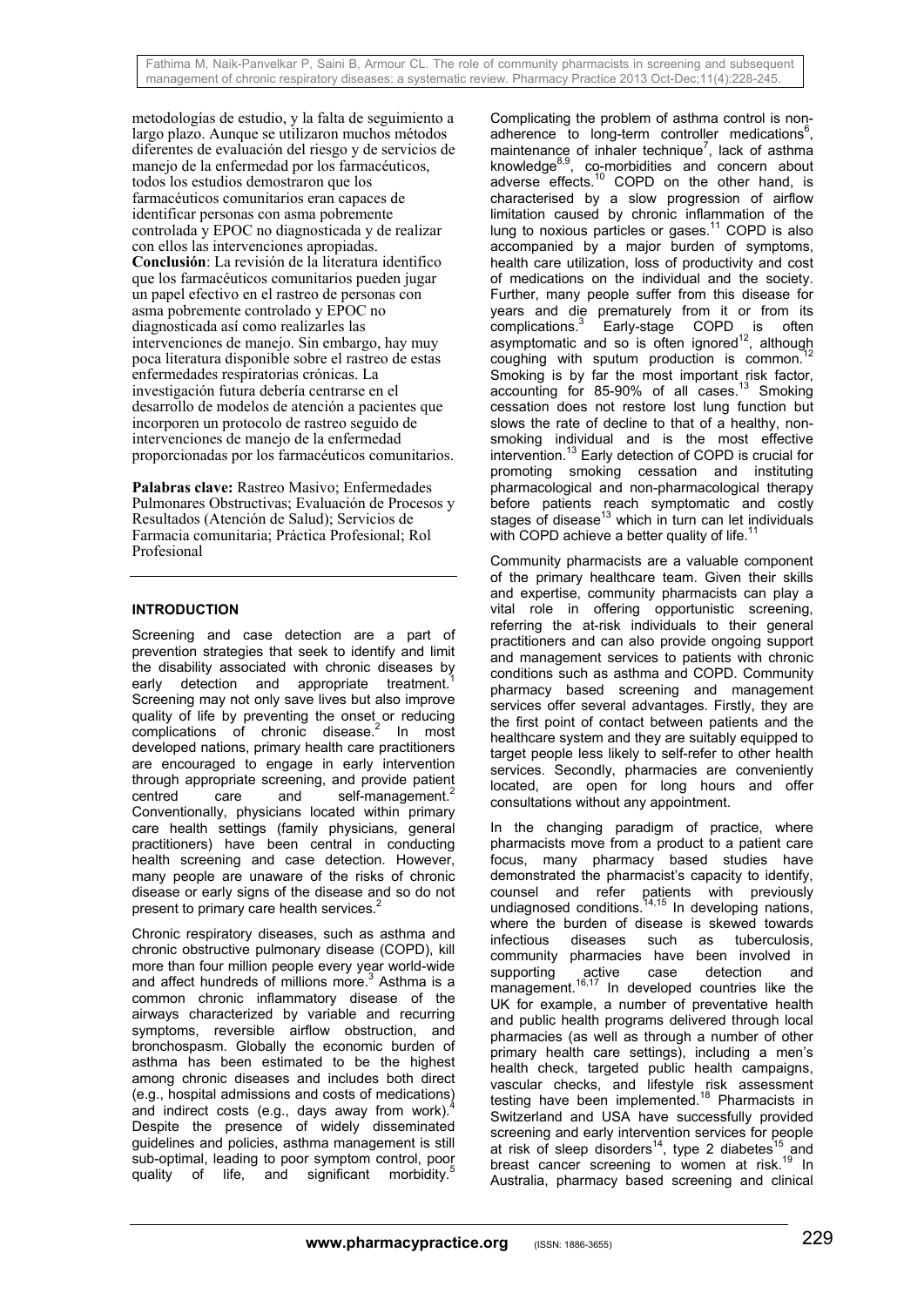management programs have been successfully offered for various conditions e.g. Type 2 diabetes<sup>20</sup>, osteoporosis<sup>21</sup>, sleep disorders<sup>22</sup> and assessment of cardiovascular risk.<sup>23,24</sup> Pharmacists have also successfully provided screening for bowel cancer $25$  and chlamydia. $26,27$  These health screening services provided by pharmacists have also been supported by Australian consumers.<sup>28</sup>

In the case of asthma, pharmacy-based studies have been conducted, the majority of which have demonstrated that pharmacist interventions can have a positive impact on clinical, humanistic and economic outcomes.<sup>30-32</sup> Further, in the case of COPD, the Global Initiative for Chronic Obstructive Lung Disease (GOLD)<sup>11</sup> report identified pharmacists as key health care professional collaborators in decreasing patient risk. The report described them as being well positioned to assist in early detection through screening of smokers, intervene by delivering smoking cessation messages, optimise medication delivery, refer patients to appropriate support services and present realistic expectations about the disease and its treatment.<sup>11</sup> As many people with undiagnosed COPD and uncontrolled asthma often approach the community pharmacy for help with smoking cessation and for regular purchase of short acting beta agonists (SABA's), community pharmacies are thus ideally placed as a suitable venue for risk assessment of uncontrolled asthma and undiagnosed COPD.

The purpose of this literature review is to scope the empirical literature and to provide a current overview of the role and the impact of community pharmacists in the screening/assessment for undiagnosed COPD and poorly controlled asthma with or without subsequent management.

## **METHODS**

## **Review Type**

A scoping review methodology was used for the literature review as the aim was broad and involved screening and management of two different chronic respiratory diseases by community pharmacists.

## **Data bases Searched and Search Strategy**

The literature search was conducted to identify articles published between January 2003 and March 2013. Articles were obtained using four databases: Medline, PubMed, International Pharmaceutical Abstracts (IPA) and Scopus. Search strategies were formulated for individual databases using the following keywords: ("pharmacy" or "pharmacies" or "community pharmacy" or "pharmacist" or "pharmacy service" or "pharmaceutical service") AND ("asthma" OR "COPD") AND ("screening" OR "case detection" or "risk assessment" "management").

Operational Definitions: For the purpose of the review

Assessment was defined as assessing asthma control/risk of COPD using an assessment tool without screening patients at risk.

- Screening was defined as assessing asthma control/risk of COPD using a screening tool to identify patients at risk.
- Management was defined as any intervention provided by community pharmacists to manage patients with asthma/COPD.

## **Inclusion/exclusion criteria**

Studies were included if they:

- Were published in English language and were available in full-text,
- Were conducted in humans and adults,
- Were conducted by community pharmacists.

Studies were excluded if they:

- Were review articles, grey literature, correspondence to editors and conference proceedings,
- Were conducted by other health care professionals by utilizing pharmacy dispensing records,
- Were exploring the attitudes and behaviours of pharmacists providing interventions to people with respiratory diseases.

## **Study selection and Analysis**

The database search conducted by the primary author retrieved titles and abstracts of potential studies. Abstracts were then screened and the fulltext of only those abstracts which met the inclusion/exclusion criteria was downloaded for assessing eligibility. Further application of the inclusion/exclusion criteria to these full-text articles was done to identify the included articles in this review. These articles were reviewed independently by the two authors, followed by data abstraction and analysis. Any disagreement was resolved through discussion with the third author. Critical examination of the content of the included articles was conducted and the included articles were categorized as follows:

- Asthma control assessment or COPD risk assessment studies without subsequent management
- Asthma control assessment or COPD risk assessment studies with subsequent management
- Asthma control/COPD screening studies without subsequent management
- Asthma control/COPD screening studies with subsequent management.

This categorization was conducted and tabulated separately for asthma and COPD studies. For each individual article, the study design, the number of patients studied, the type and method of screening/assessment, the method of management (if delivered), the outcome measures, key findings and any unusual features of the study were identified and reported.

## **RESULTS**

The database search identified 939 potential articles. After elimination of duplicates and screening as per inclusion/exclusion criteria, 42 studies were retrieved. Studies which lacked a screening/assessment component (n=25) were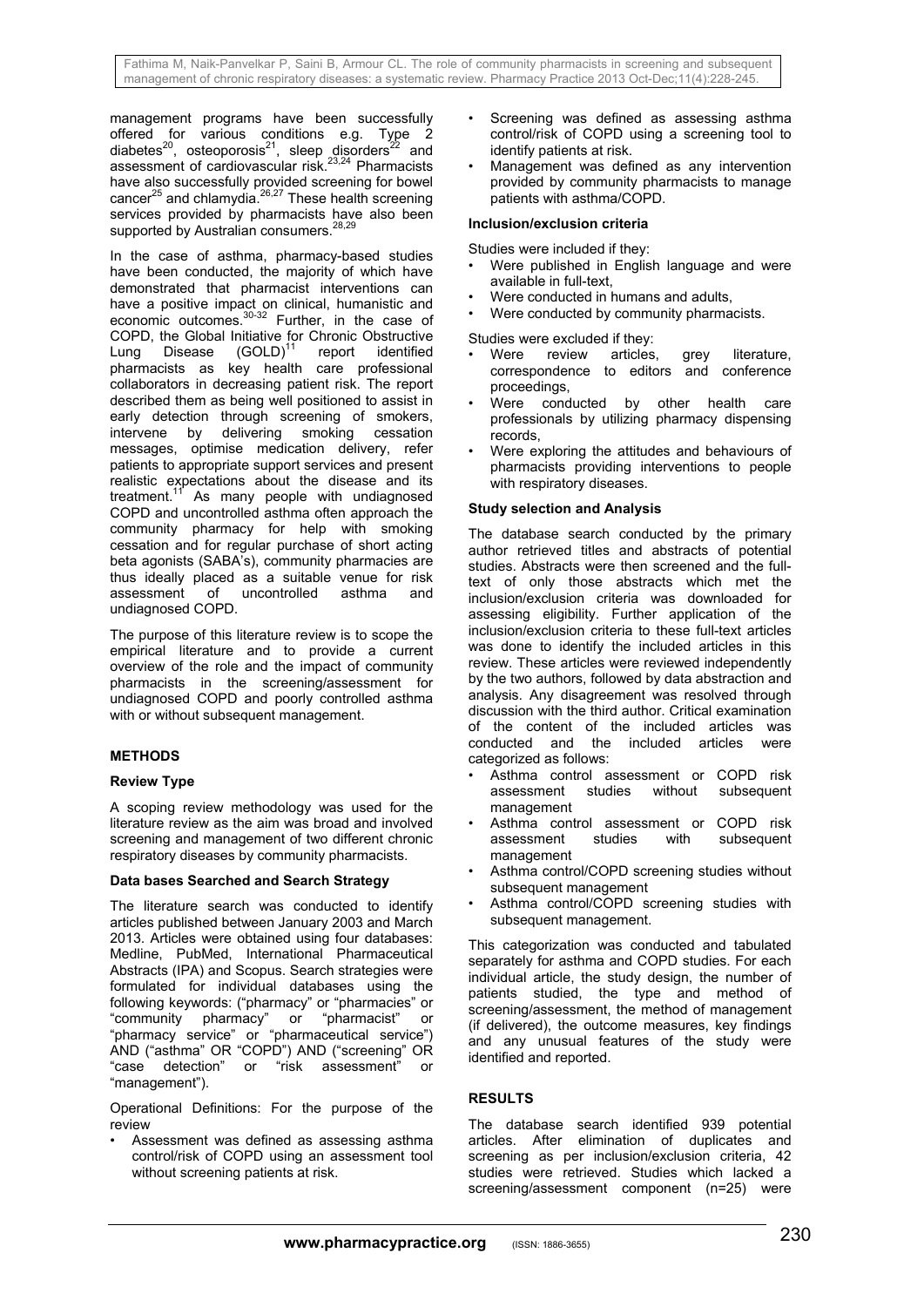excluded, which resulted in the inclusion of 17 articles in this review. Of these, 15 articles $34-48$ pertained to studies conducted on people with  $a$ sthma and 2 articles<sup>49,50</sup> focused on studies conducted on people at risk of COPD (Figure 1).

## **Asthma Studies**

Table 1 summarizes all the asthma studies reviewed. Of the 15 studies, five $34-38$  focused only on assessing asthma control, two<sup>39,40</sup> involved assessment of asthma control followed by management, one<sup>41</sup> looked at only screening for poor asthma control and the remaining seven<sup>42-48</sup> focused on screening for poor control with subsequent management of those identified with poor asthma control.

Asthma control assessment studies without subsequent management:

Assessment of asthma control without subsequent management was conducted in five studies<sup>34-38</sup>, of which three were national campaigns<sup>34-36</sup> and the other two were cross-sectional studies.37,38 The number of asthma patients participating in these five studies varied from 166 - 5551. The three national campaigns surveyed people with asthma to evaluate the degree of asthma control<sup>36</sup>, their perception of inadequate asthma control together with the factors responsible for  $it^{34}$ , and the extent of health care utilization specifically by those with poor control. $35$  The other two $37,38$  studies investigated the usefulness of asthma control assessment instruments in community pharmacies.

All five studies in this category assessed asthma control using validated instruments. The Asthma Control Test  $(ACT)^{51}$  was used by four of these studies34-37 while Nishiyama *et al*. 38, used the Jones Morbidity Index (JMI)<sup>52</sup> for assessment of asthma control. In addition, two studies<sup>35,37</sup> also used objective methods for assessing asthma control including peak expiratory flow rate (PEFR) readings and medication dispensing history.

The two national surveys from France conducted by Laforest *et al*. 34,35 found more than 70% of the asthma population had inadequate control of asthma. In a national campaign from Portugal, Mendes *et al*. 36 identified that 61% of asthma patients had uncontrolled asthma. The studies conducted by Mehuys *et al*. 37 and Nishiyama et al.38 found that approximately 50% of the people assessed had poor asthma control. Just one study by Nishiyama *et al*. 38 trained the participating pharmacists by providing information on the study procedure and aspects of inhalation technique.

Asthma control assessment studies with subsequent management:

Assessment of asthma control with subsequent management was delivered in two studies $39,40$ , one of which was an observational study involving 727 asthma patients<sup>39</sup>, while the other was a randomized controlled trial involving 24 asthma patients.40 In both studies, asthma control was assessed using validated instruments by community pharmacists followed by asthma management interventions in patients with asthma.

Giraud *et al*. 39 used the Asthma Control Questionnaire (ACQ6),<sup>53</sup> while Barbanel et al.<sup>40</sup> used the North of England asthma symptom scale<sup>54</sup> to assess asthma control. Only one study reported the percentage (51%) of assessed patients with poor control.<sup>39</sup>

The management intervention by Giraud *et al*. 39 involved inhaler technique education and review. and provision of an individualized self-stick instruction form for the inhaler device, to asthma patients, while Barbanel *et al*. 40 provided training in self-management decision making based on PEFR readings or asthma symptoms. Both these pharmacist led management interventions resulted in significant improvement in asthma control. Training was provided to the participating pharmacists in both the studies and consisted of either a 2-hour training session on asthma treatment principles and inhaler technique review<sup>39</sup> or a 3-day multidisciplinary course on asthma care.<sup>40</sup>

Asthma control screening study without subsequent management:

There was only one study in this category, conducted by Armour *et al*. 41 which screened for people with poor asthma control and identified the contributing factors, but did not involve provision of any management intervention. This was a crosssectional study involving 570 people with asthma. A validated screening tool, Jones Morbidity Index (JMI) was used which identified that 77% of the people who were screened had poor asthma control. Participating pharmacists were trained in recruitment, asthma management and in lung function testing using spirometry.

Asthma control screening studies with subsequent management:

Seven studies<sup>42-48</sup> involved screening of patients for poor asthma control with subsequent management of those identified with poor control. The two studies conducted by Saini *et al*. 42,43 had a parallel group design with<sup>43</sup> and without a control  $arm^{42}$ , and investigated 102 and 570 participants respectively. The two studies by Bereznicki *et al*. 44,45 were multisite controlled trials which studied 1551 and 173 patients respectively. The study conducted by Mehuys *et al*. 46 was a randomized controlled parallel group trial with 201 participants. Armour *et al*. 47,48 conducted two studies, one of which was a multi-site randomized controlled trial $47$  and the other was a cluster-randomized trial comparing three versus four visit interventions provided by the pharmacist.48 These studies involved 396 and 570 asthma patients respectively.

All seven studies in this category utilised different tools/ instruments for screening patients with poor asthma control. In one study, Saini *et al*. 43 screened patients using signs and symptoms of asthma control based on the National Asthma Council severity score (NAC Score) $54$ , but did not report the proportion of people identified at risk of poor control. Three studies $42,47,48$  used the JMI, a validated screening tool and identified  $77\%^{42,48}$  and  $79\%^{47}$  of the screened patients to have poor control. Both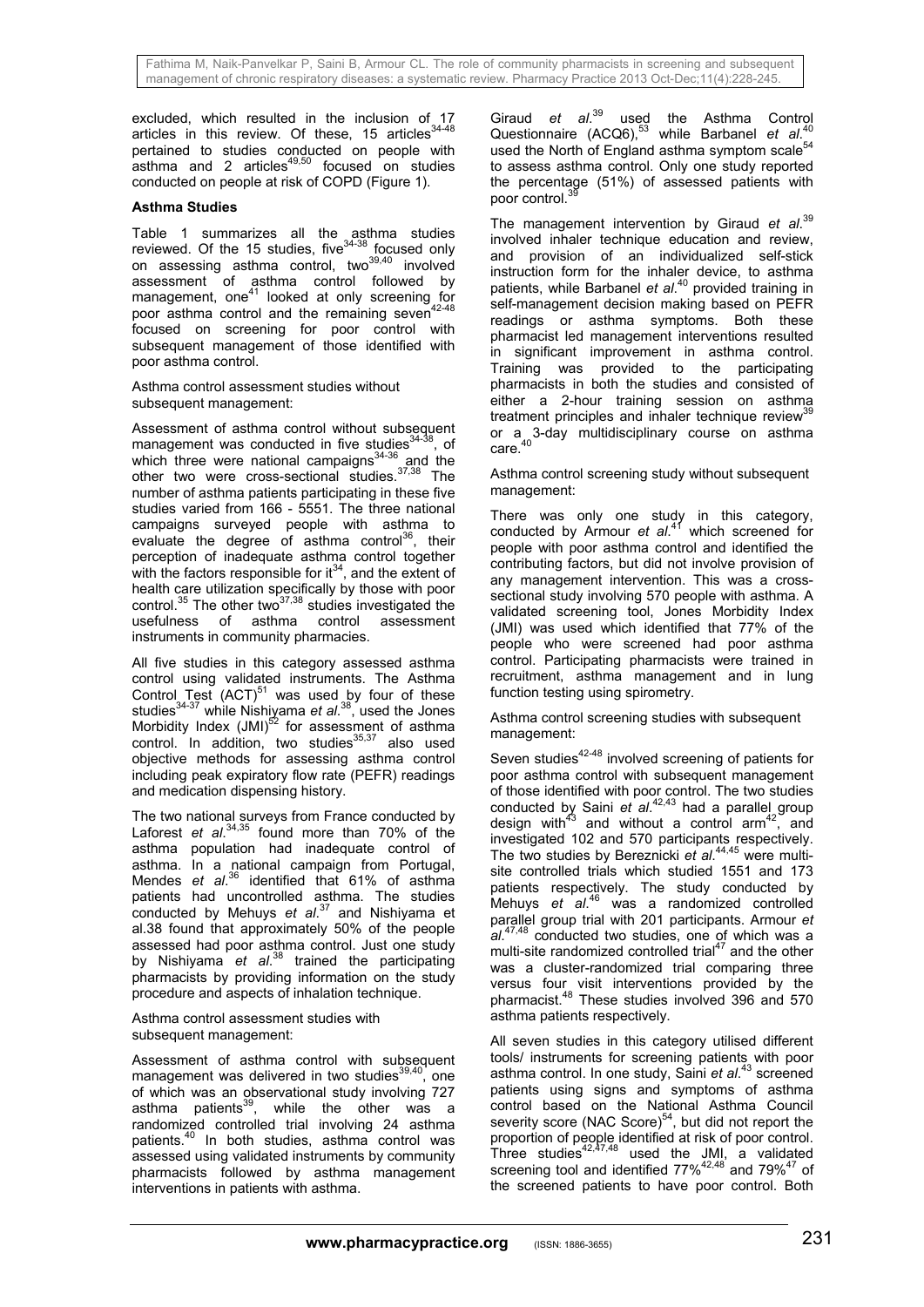studies by Bereznicki *et al*. 44,45 screened the medication dispensing records using a pre-specified algorithm. This software program generated a list of patients who had received three or more canisters of inhaled short-acting beta2-agonists in the preceding 6 months indicative of poor asthma control. Both studies did not report on the percentage of patients identified with poor control. The study conducted by Mehuys *et al*. 38 used ACT<sup>51</sup>, a validated screening tool which identified 61% patients with poor control.

In five studies $43-47$  from this category, patients who were screened for poor control were allocated to either intervention or control groups. Different asthma management interventions were then delivered to patients within the intervention group. In the studies by Bereznicki *et al*. community pharmacists mailed asthma educational information to intervention patients together with a letter encouraging them to see their general practitioner for review.<sup>44,45</sup> Based on their asthma knowledge, intervention patients in the study conducted by Mehuys *et al.<sup>46</sup>* received a tailored intervention that focused on improving inhaler technique and medication adherence. Intervention pharmacists, in the study by Saini *et al*. 43 delivered the Australian Six Step Asthma Management Plan based on individual patient needs analysis followed by collaborative goal setting while those in the study conducted by Armour *et al*. 47 provided a comprehensive asthma care program. This program consisted of an ongoing cycle of asthma control assessments, adherence assessments, lung function testing, medication and inhaler technique review, goal setting and patient education and regular follow-up. The other two studies<sup>42,48</sup>, which did not have a control arm, did a pre-post test analysis to measure the change in asthma outcomes after provision of pharmacist delivered interventions. One study provided a tailored intervention based on individual patient needs and goals $42$ , while the other delivered a comprehensive individualized asthma management service focusing on medication adherence, inhaler technique, asthma knowledge/beliefs, asthma control, triggers, quality of life and action plan ownership.<sup>4</sup>

In all the studies $42-48$  from this category, community pharmacists were trained in different aspects of asthma treatment and management. Two studies specifically trained pharmacists in the use of the data-mining software. $44,45$  Four studies $42,43,47,48$ provided comprehensive training to pharmacists consisting of asthma education, risk assessment, goal setting, adherence assessment, recruitment and motivational interventions. Additionally, in three of these studies $42,47,48$  pharmacists were also trained to measure lung function by spirometry. The training was provided through educational manuals, training sessions and workshops conducted by the research team.

All the studies involving screening and subsequent management demonstrated significant improvements in asthma control in the intervention group compared to control, or improvements in the post-test results compared to baseline, irrespective of the type of intervention delivered by the pharmacists.

## **COPD studies**

Table 2 summarizes the two COPD studies reviewed.<sup>49,50</sup> Of the 2 studies, one involved screening for patients at risk of COPD, while the other focused on screening with subsequent management of COPD. Our search did not identify any studies in the other two categories.

COPD screening study without subsequent management:

The study conducted by Castillo *et al*. 49 was a community pharmacy-based study, which evaluated the feasibility of a COPD screening program to identify high risk patients using spirometry. This pilot cross-sectional study included 161 participants with no prior history of lung disease. The participants were initially recruited by their pharmacists based on their age, smoking status and respiratory symptoms. The validated Global Initiative for Obstructive Lung Disease (GOLD) screening questionnaire<sup>11</sup> was used for identifying the at-risk individuals and 62% of the screened participants were found to be at high risk of COPD. Pharmacists found airflow limitation in 24% of these patients using spirometry, who were then referred to the hospital for further assessment. Participating pharmacists attended a 4-day training course where they were trained in patient recruitment and spirometry testing.

#### COPD screening study with subsequent management:

Fuller *et al*. 50 implemented a spirometry-based COPD screening program through community pharmacies and evaluated the role of pharmacists in screening for patients at risk. This was a prospective study in which 185 people with no prior history of COPD were included. The COPD Population screener questionnaire<sup>33</sup>, a validated screening tool was used, which identified 19% of the participants to have an increased risk of COPD. Through spirometry, pharmacists identified 9% of screened participants to have airflow obstruction indicative of obstructive lung disease. Management interventions included referral to physicians, smoking cessation advice and follow-up after two to six months. This resulted in 22% of the patients successfully quitting smoking. The participating pharmacists were provided training and were assessed in spirometry testing, analysis and interpretation of results.

Overall, both studies demonstrated that community pharmacists were successful in screening patients at high risk of COPD through spirometry testing. Castillo *et al*. 49 and Fuller *et al*. 50 found that 73% and 99% of the spirometry tests conducted by the community pharmacists, were judged acceptable after review by pulmonary experts.

## **DISCUSSION**

This review broadly scopes the literature and provides an overview of the role of community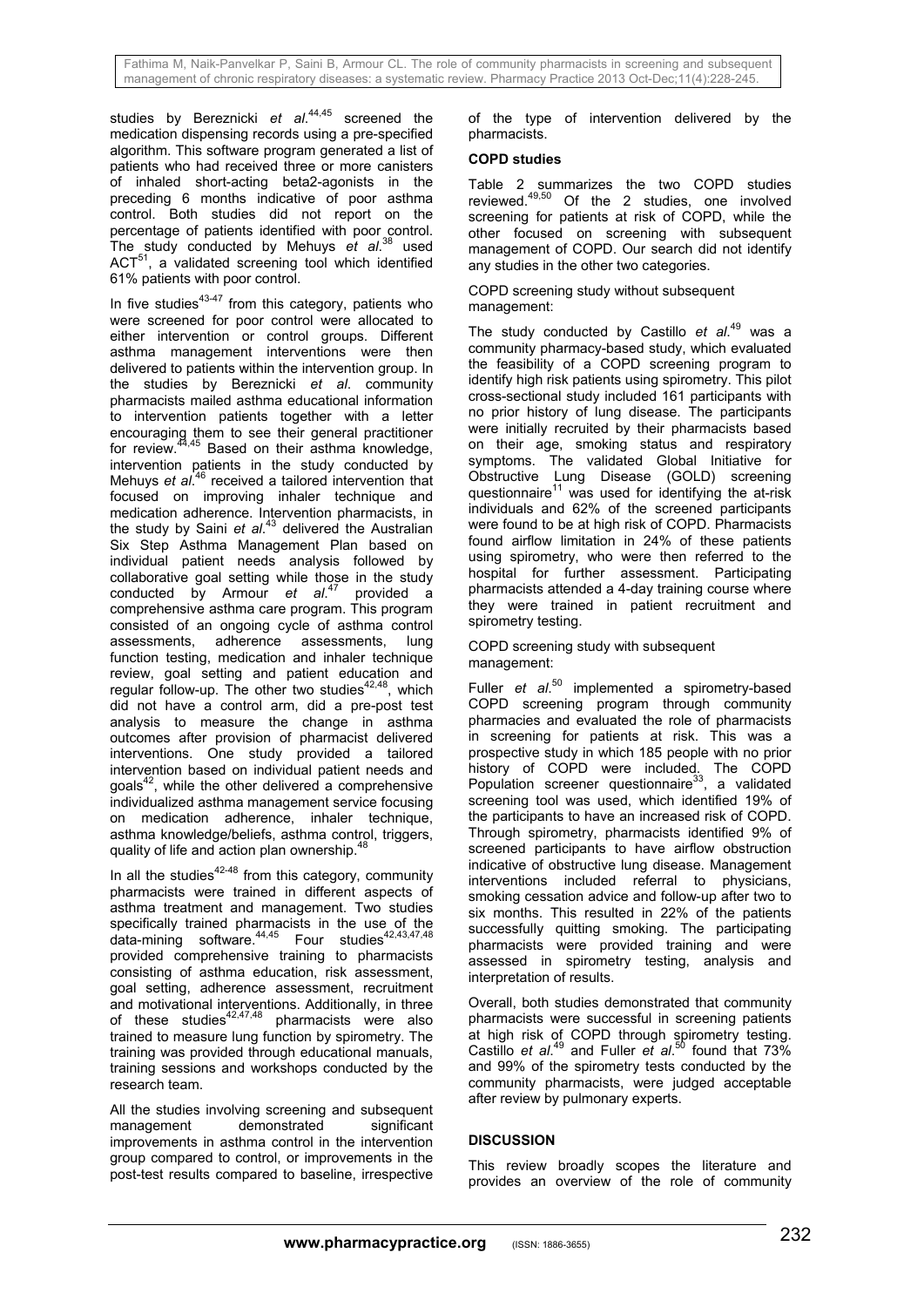pharmacists in the screening/assessment of undiagnosed COPD and poorly controlled asthma with or without subsequent management. The study highlights that community pharmacists can successfully screen and manage patients with poor asthma control and those at risk of COPD. The majority of the reviewed studies used validated screening/assessment tools, which were effective in identifying poor asthma control or undiagnosed COPD. Further, all the studies in which pharmacists provided assessment/screening with subsequent management showed significant improvements in patients with asthma control or in COPD management outcomes.

## **Strengths and limitations**

The study highlights the important role of community pharmacists in screening and/or management of the two most prevalent chronic respiratory diseases. This is one of the first reviews to evaluate this role of community pharmacists in providing screening with/without subsequent management to patients with asthma and COPD. The strength of our study was that the search strategy was extensive and covered a large number of relevant databases. To reduce the risk of selection bias and incorrect categorization all the included articles were analysed and critically examined by three reviewers independently. Further, this review gives a true representation of the value of screening, because we were able to categorise studies into those that were using the community pharmacy to screen for asthma/COPD as opposed to those studies that assessed all patients and included them.

Our study had some limitations. Only articles written in the English language were included, which might have introduced language bias. A further source of potential bias was publication bias since only published studies available in full-text were included. Also, we had limited our search to the last 10 years, which may have affected the number of articles identified. However, this was intentional as we wanted to review and document the recent developments in this area. Another limitation of our study was the exclusion of the grey literature, which may have led to some relevant papers not being included in our review.

## **Asthma Studies**

Our preliminary search identified a number of articles on asthma studies, but several had to be excluded as they did not screen or assess patients<sup>7,31</sup> although some of them claimed to be assessing/screening asthma control<sup>57</sup>, or was a follow-up study.<sup>56</sup> The review also found that although all of the included studies suggested screening for poor asthma control, critical examination of the content revealed that seven of the fifteen studies were actually assessing asthma control in every one presenting to the pharmacy with a prior diagnosis of asthma and only eight of the studies involved screening. For a study to be considered as a screening study, it had to identify the patients at increased risk of poor control using a screening tool. Therefore we chose to categorize

the asthma studies into four categories depending on whether the patients were being assessed or screened for poor control and whether they were/they were not provided with subsequent management by the pharmacist.

## Assessment/screening of asthma control

Early identification of poor asthma control through screening is highly important in the management of asthma as asthma control is not only reflective of the patients' clinical status but is also predictive of the patients' future risk of exacerbations and thus, it has cost and health implications.<sup>5</sup> Effective screening can help reduce this mortality and morbidity, improve the quality of life as well as reduce health care costs and resources. Our review found that community pharmacies present an ideal venue for screening those with poorly controlled asthma, as often patients with poor control tend to visit their pharmacies to obtain their reliever medications. This is especially true in countries like Australia and UK, where the over-the-counter availability of reliever medications, confers a higher likelihood on community pharmacy as being a worthwhile asthma control-screening venue.

In the reviewed asthma studies, several different methods were utilised for assessment and screening of poor asthma control. These included symptom based measures such as patient questionnaires and objective tools including lung function testing and dispensed medication history. In general, it was found that patients were able to self-administer, self-assess and report their symptoms successfully irrespective of the questionnaire used. This indicates that the ACQ6/ACT5/JMI assessment tools are convenient to administer in the pharmacy setting and are sensitive to change. This is consistent with other studies in primary care where these instruments were found to be useful and practical in assessing/screening of poor asthma control.<sup>52,58,59</sup> Among the reviewed studies, the most commonly used validated questionnaire for assessing asthma control was the Asthma Control Test (ACT) while the Jones Morbidity Index (JMI) was the most commonly used asthma control screening tool. There were only three studies which measured lung function by spirometry testing along with the screening questionnaire as part of the risk assessment for asthma control.<sup>41,47,48</sup> These studies showed that community pharmacists also have the capacity to provide lung function assessment and to get patients to focus on their lung health.

The decision concerning the choice of a particular screening questionnaire is best informed by considering the intended purpose and setting where the tool will be used.<sup>60</sup> Further, additional factors such as the content, practicality, response burden, availability of benchmark scores, and adaptability to multiple administration modes of each questionnaire should also be considered when deciding which tool to use.<sup>60</sup> From a content perspective, the ACT, the JMI and the ACQ6 are comparable, in that, they contain questions on activity limitations due to asthma, shortness of breath, impact of asthma symptoms on sleep, and rescue medication use.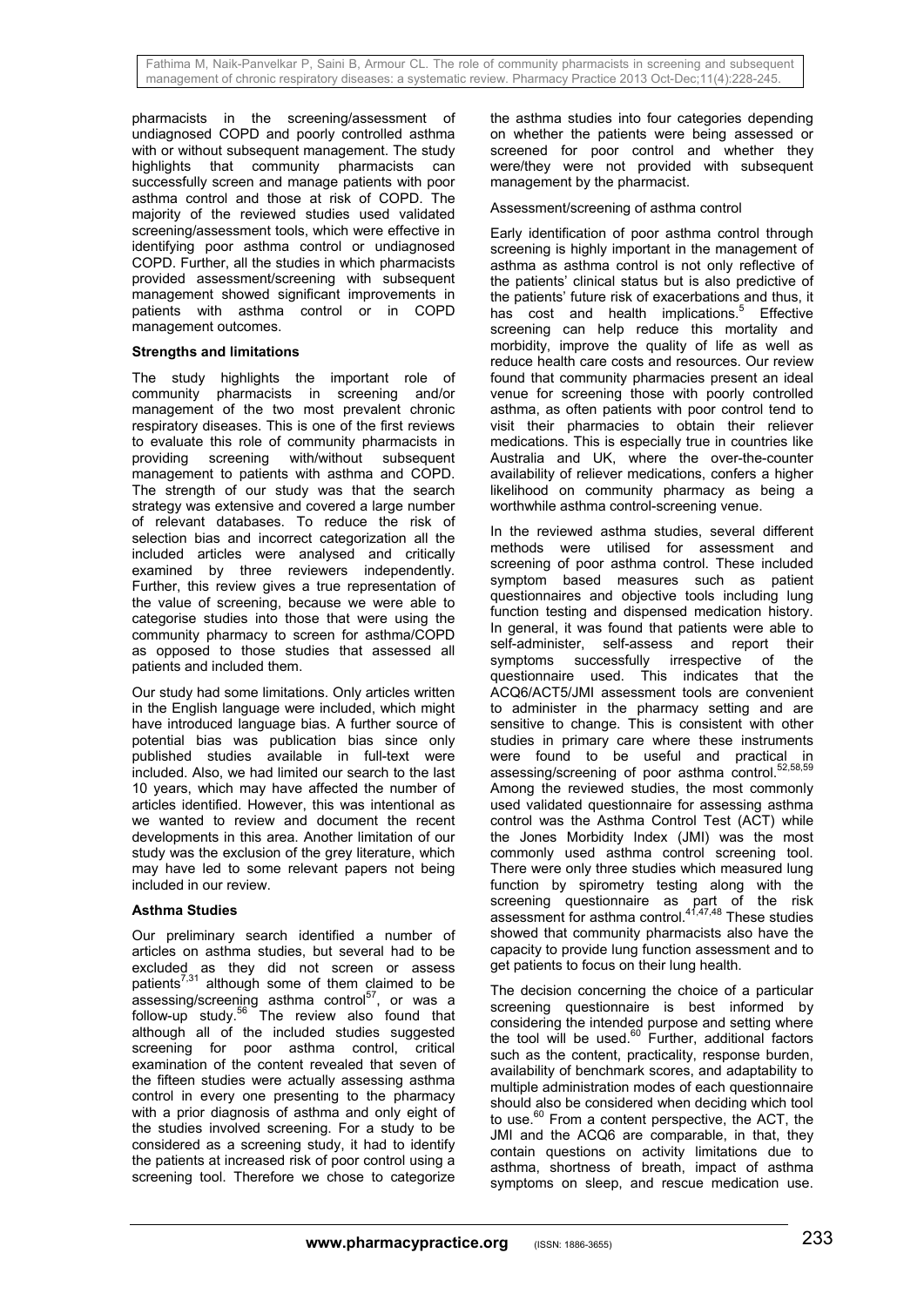The ACT asks respondents to rate their asthma control; the JMI categorizes the respondents into low, medium or high morbidity; while the ACQ6 has separate questions on wheezing, severity of morning asthma symptoms, and requires lung function testing. The ACQ6 was primarily designed for use in clinical research trials while the ACT and the JMI were designed for clinical use with patients.52,60 Irrespective of the method used for identification, all the studies showed that more than half of the population screened or assessed had poor asthma control.

In some studies $44,45$ , however, the screening questionnaires were sent home to at-risk people, which resulted in very low return rate (15%). Therefore, it would seem that 'on site' risk assessment in the pharmacies would be the more appropriate method for screening as a significant number (59-88%) of the people screened were identified by the pharmacist at risk of poor control.

## Asthma management interventions

Management interventions were provided in nine of the asthma studies by the community pharmacists and varied from simple interventions like providing referral to general practitioners44,45 to more complex interventions like the pharmacy asthma care program.<sup>42,43,47</sup> All the studies in which management was provided to people with poor asthma control showed that community pharmacist led intervention had a positive impact on asthma control. Most studies identified that asthma control was significantly affected by management interventions focusing on improving medication adherence, inhaler technique, asthma knowledge and changes in patients' perception of their disease and their behaviour.39,40,42,43,46,47 This is consistent with other pharmacy based asthma studies involving only management interventions (that were excluded due to lack of the screening component).<sup>7,31</sup>

## Duration of Interventions

Asthma is a chronic condition often influenced by seasonal variations and thus, a specific period of time may not adequately reflect symptomatic control. $61$  In order to highlight the effect of asthma screening and management interventions, such intervention studies need to be conducted over longer durations or need to have a control group so as to account for these seasonal variations in asthma. Our review found that most of the asthma assessment/screening, intervention and follow up studies were conducted over a short time period, ranging from a few weeks to a few months and so they did not account for the impact of seasonal variation in asthma. Only four $40,43,46,47$  of the asthma studies reviewed included a control group. Thus it would be appropriate to incorporate a control group or have proper duration of intervention when designing future studies. This would also help in evaluating long-term sustainability of the intervention, which is also important if these models are to be implemented and adopted on a wider scale.

## Training of pharmacists

One of the barriers reported by pharmacists in providing interventions successfully is the lack of sufficient knowledge and confidence.<sup>62,63</sup> Therefore, training program incorporating provision of asthma information and skills development may help the pharmacists in providing screening and management services more confidently. This is evident in the review as out of fifteen asthma studies analysed for the review, eleven studies $38-48$ provided training to the participating pharmacists on study protocol, screening/assessment and management of people with poorly controlled asthma. In only two studies $41,48$  pharmacists completed an accreditation assessment after training. Although in many studies, the training was not followed by an assessment of the pharmacist's performance, this could be incorporated in the planning of future asthma studies. Provision of a structured training program followed by skill assessment maintains competency of the participating pharmacists, which is in turn important for the successful implementation and maintenance of the screening and management service.

## Study design

Within the included studies, a variety of study designs were evident, ranging from national surveys, cross-sectional studies to randomized controlled trials. The number of asthma patients participating in these studies varied from 24 to 5551 and a total of 12,547 asthma patients participated in the fifteen studies reviewed. Regardless of the study design or the size of the population studied all of the studies showed that community pharmacists can play an important role in identifying people at risk of poor asthma control with or without subsequent management.

It is also evident from the review that there has been a substantial increase in the number of research reports supporting pharmaceutical care in asthma patients which is consistent with the expanding role of pharmacists in this field, in different parts of the world.<sup>64</sup> However only seven studies were found in the last ten vears that evaluated pharmacists' impact on screening for poor asthma control with subsequent management in community settings world-wide. Out of the seven studies, six were from Australia. It is also notable that similar structured services for asthma offered in other Australian primary healthcare venues have shown less objective evidence of improvement in patient management and outcomes as compared to those delivered through the community pharmacy. Although a number of screening services have been provided by community pharmacies for other chronic conditions internationally, our review found that little has been done in asthma. The systematic review conducted by Ayorinde *et al*. 66 also identified a number of studies for screening of various chronic conditions like cardiovascular disease, musculoskeletal disease, diabetes, or osteoporosis, but very few for asthma.<sup>66</sup>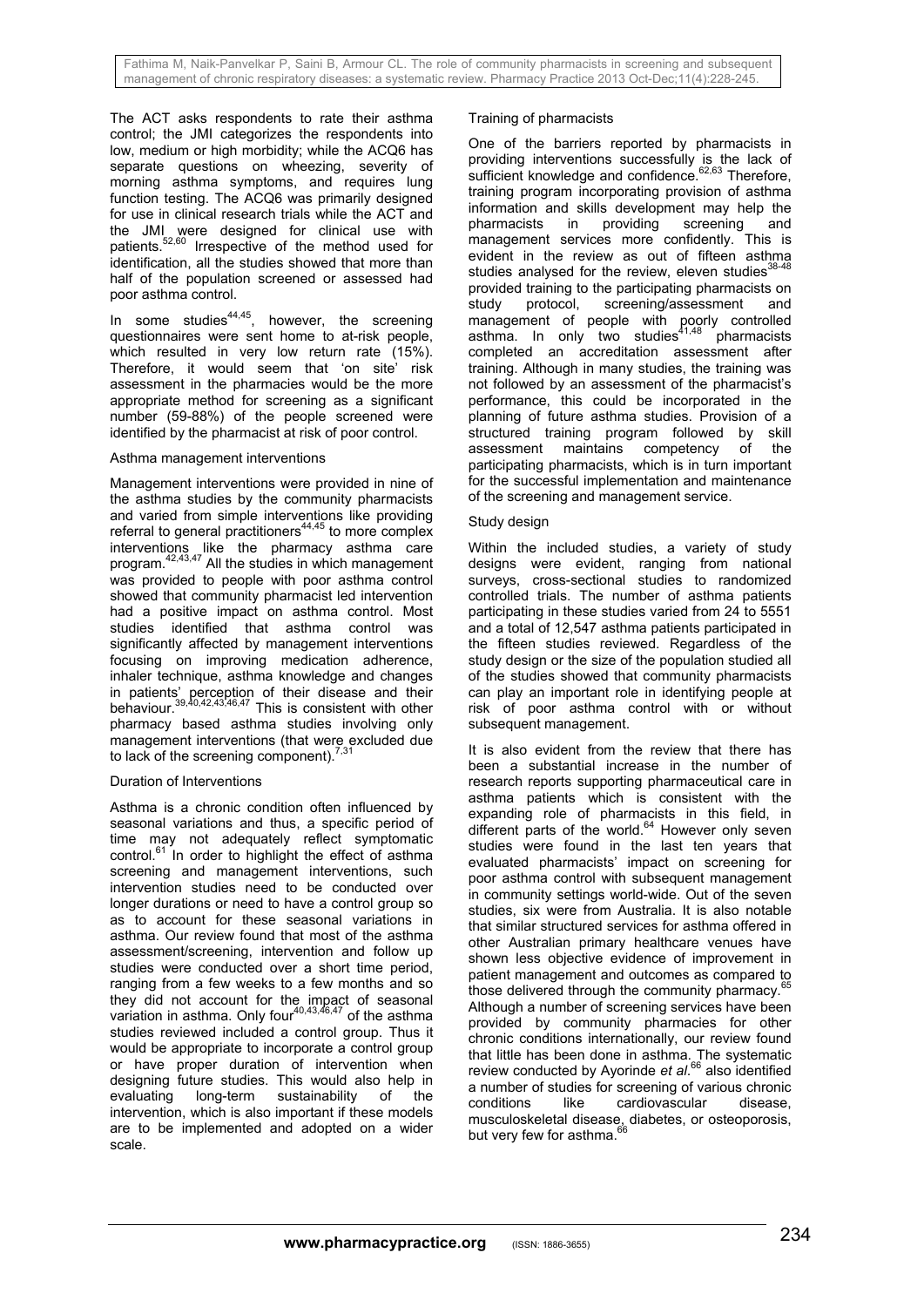## **COPD Studies**

Similar to the asthma studies, our initial search had identified a number of COPD studies, but many had to be excluded from our review due to the fact that they exclusively focussed on management of COPD rather than screening by pharmacists.<sup>67,70</sup> Ultimately only two COPD studies were included in our review, one from Spain<sup>49</sup> which involved screening of COPD and the other was from  $USA^{50}$  which involved screening with subsequent intervention by the community pharmacist.

#### COPD Screening

Often, COPD remains undiagnosed especially in the mild/moderate stages and early detection through screening can help improve morbidity and slow the progression of the disease. Our review found that trained community pharmacists can have a positive impact on COPD patients, through the provision of screening to high-risk individuals. In the reviewed studies, COPD detection rates were found to be similar to those previously reported for other primary care providers, indicating that community pharmacy can provide a complementary setting for COPD case finding.<sup>49</sup> Further, the accuracy of pharmacistperformed spirometry was very promising compared to other care providers. In the two COPD studies included in our review,  $70\%^{49}$  and  $99\%^{50}$  of the spirometry tests conducted by pharmacists were judged acceptable in comparison to 46% by primary care physicians and 76% by trained nurses.<sup>50</sup> This thus highlights that there is an opportunity for community pharmacists to not only manage but also screen patients for undiagnosed COPD.

## COPD Management

Several pharmacy-based studies (although excluded from our review due to lack of screening)<br>which have provided COPD management which have provided COPD management interventions involving medication adherence, inhaler technique, smoking cessation and immunisations, have demonstrated significant improvements in different aspects of COPD management.<sup>67,70</sup>

Our review found there was just one study that conducted screening followed by subsequent management and demonstrated the potential role of community pharmacist in COPD management. The main management intervention in this study

focussed around smoking cessation, which has been shown to be an effective strategy in other studies conducted globally. $68$  Given that smoking is a major risk factor for the development of COPD, pharmacists can target patients seeking help with smoking cessation, screen for undiagnosed COPD and recommend identified at-risk individuals for COPD management.

In countries with high obstructive lung disease burden, smoking remains a problem. It has been found that the level of awareness and understanding about the disease in the general population is inadequate and many patients believe that the symptoms of COPD, particularly coughing and difficulty in exercising or daily activities because of shortness of breath, are part of the ageing process.<sup>69</sup> Thus there is an unmet need for targeted Thus there is an unmet need for targeted and effective pharmacist delivered interventions that could form part of the risk assessment and risk reduction spectrum.

#### **CONCLUSIONS**

This review identified that community pharmacists can play an effective role in screening and management of undiagnosed COPD and screening/assessment and management of poorly controlled asthma. The study also shows that whilst effort has been expended by pharmacy care researchers in pursuing management service models in people with asthma or COPD, basic risk assessment or screening followed with management has not been as intensively investigated. Our findings can be used to inform future research focusing on development of a feasible patient care delivery model in pharmacy that would involve screening to identify patients with the greatest need, that is, those with poor asthma control or patients at risk of COPD and then provide them with targeted management interventions.

## **CONFLICT OF INTEREST**

The Authors have no conflicts of interest to disclose. The Authors alone are responsible for the content and writing of the paper.

Funding: This research received no specific grant from any funding agency in the public, commercial or not-for-profit sectors.

## **References**

- 1. Thomas R, Parikh R, Paul P, Muliyil J. Population-based screening versus case detection. Indian J Ophthalmol. 2002;50(3):233-237.
- 2. National Health Priority Action Council (NHPAC). National Chronic Disease Strategy, Australian department of health and ageing, 2006. Online ISBN: 0642828695. http://www.health.gov.au/chronicdiseasestrategy (Accessed June 14 2013).
- 3. World Health Organization. Global surveillance, prevention and control of chronic respiratory diseases: a comprehensive approach. 2007. http://www.who.int/gard/publications/chronic\_respiratory\_diseases.pdf (Accessed July 09 2013).
- 4. Bahadori K, Doyle-Waters MM, Marra C, Lynd L, Alasaly K, Swiston J, FitzGerald JM. Economic burden of asthma: a systematic review. BMC Pulm Med. 2009;9:24. doi: 10.1186/1471-2466-9-24
- 5. GINA (Global Initiative for Asthma). Global strategy for asthma management and prevention 2009 (update). Bethesda, Maryland: National Institutes of Health, National Heart, Lung and Blood Institute. http://www.ginasthma.org/uploads/users/files/GINA\_Report\_2011.pdf. (Accessed July 09 2013).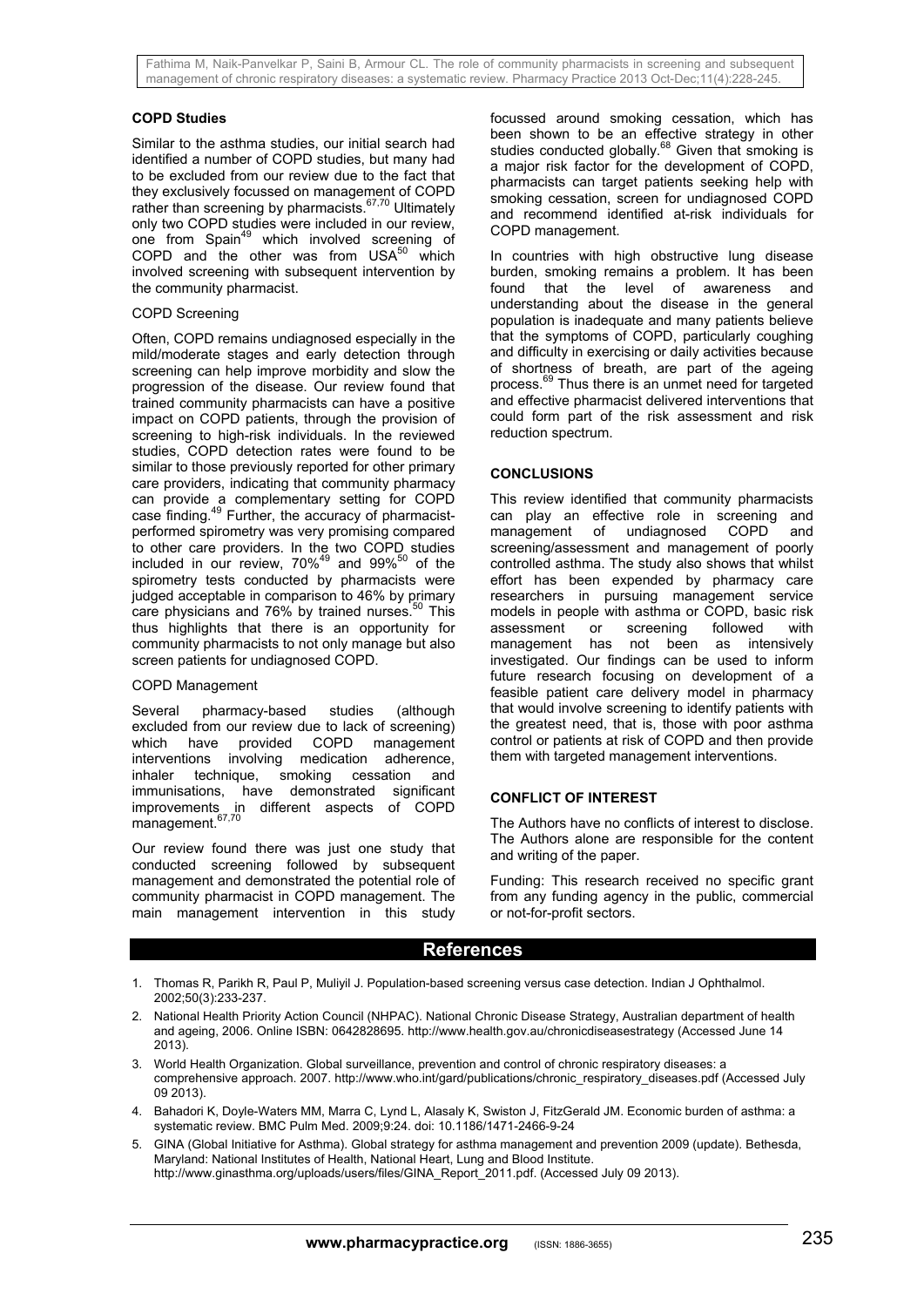- 6. Cochrane MG, Bala MV, Downs KE, Mauskopf J, Ben-Joseph RH. Inhaled corticosteroids for asthma therapy: patient compliance, devices, and inhalation technique. Chest. 2000;117(2):542-550.
- 7. Basheti IA, Armour CL, Bosnic-Anticevich SZ, Reddel HK. Improved asthma outcomes with a simple inhaler technique intervention by community pharmacists. J Allergy Clin Immunol. 2007;119(6):1537-1538.
- 8. Holgate ST, Price D, Valovirta E. Asthma out of control? A structured review of recent patient surveys. BMC Pulm Med. 2006;6(Suppl 1):S2.
- 9. Vieira JW, Silva AA, Oliveira FM. Knowledge and impact on disease management by asthmatic patients. Rev Bras Enferm. 2008;61(6):853-857.
- 10. Laforest L, Van Ganse E, Devouassoux G, Osman LM, Bauguil G, Chamba G. Patient-reported adverse events under asthma therapy: a community pharmacy-based survey. Clin Pharmacol Ther. 2007;82(2):167-172.
- 11. The Global Strategy for the Diagnosis, Management and Prevention of COPD, Global Initiative for Chronic Obstructive Lung Disease (GOLD) 2013. http://www.goldcopd.org/ (Accessed: July 09 2013).
- 12. Buist AS, McBurnie MA, Vollmer WM, Gillespie S, Burney P, Mannino DM, Menezes AM, Sullivan SD, Lee TA, Weiss KB, Jensen RL, Marks GB, Gulsvik A, Nizankowska-Mogilnicka E; BOLD Collaborative Research Group. International variation in the prevalence of COPD (The BOLD Study): a population-based prevalence study. Lancet. 2007;370(9589):741-750.
- 13. Lyngs AM, Backer V, Gottlieb V, Nybo B, Ostergaard MS, Frølich A. Early detection of COPD in primary care--the Copenhagen COPD Screening Project. BMC Public Health. 2010;10:524. doi: 10.1186/1471-2458-10-524
- 14. Hersberger KE, Renggli VP, Nirkko AC, Mathis J, Schwegler K, Bloch KE. Screening for sleep disorders in community pharmacies - evaluation of a campaign in Switzerland. J Clin Pharm Ther. 2006;31(1):35-41.
- 15. Snella KA, Canales AE, Irons BK, Sleeper-Irons RB, Villarreal MC, Levi-Derrick VE, Greene RS, Jolly JL, Nelson AA. Pharmacy- and Community-Based Screenings for Diabetes and Cardiovascular Conditions in High-Risk Individuals. J Am Pharm Assoc (2003). 2006;46(3):370-377.
- 16. Lönnroth K, Karlsson M, Lan NT, Buu TN, Dieu TT. Referring TB suspects from private pharmacies to the National Tuberculosis Programme: experiences from two districts in Ho Chi Minh City, Vietnam. Int J Tuberc Lung Dis. 2003;7(12):1147-1153.
- 17. Bell CA, Eang MT, Dareth M, Rothmony E, Duncan GJ, Saini B. Provider perceptions of pharmacy-initiated tuberculosis referral services in Cambodia, 2005-2010. Int J Tuberc Lung Dis. 2012;16(8):1086-1091. doi: 10.5588/ijtld.11.0669
- 18. Community Pharmacy at the heart of public health. Published by the Pharmaceutical Services Negotiating Committee. www.psnc.org.uk. (Accessed July 09 2013).
- 19. Gupta S, Vij A, Cafiero E, Bloom D, Agarwal S, Donelan K, Kopans D, Saini S. Retail venue based screening mammography: assessment of women's preferences. Acad Radiol. 2012;19(10):1268-1272. doi: 10.1016/j.acra.2012.04.022
- 20. Krass I, Mitchell B, Clarke P, Brillant M, Dienaar R, Hughes J, Lau P, Peterson G, Stewart K, Taylor S, Wilkinson J, Armour C. Pharmacy Diabetes Care Program: analysis of two screening methods in Australian community pharmacy. Diabetes Res Clin Pract. 2007;75(3):339-347.
- 21. Naunton M, Peterson GM, Jones G. Pharmacist-provided quantitative heel ultrasound for rural women at risk of osteoporosis. Ann Pharmacother. 2006;40(1):38-44.
- 22. Fuller JM, Wong KK, Krass I, Grunstein R, Saini B. Sleep disorders screening, sleep health awareness, and patient follow-up by community pharmacists in Australia. Patient Educ Couns. 2011;83(3):325-335. doi: 10.1016/j.pec.2011.05.004
- 23. Peterson GM, Fitzmaurice KD, Kruup H, Jackson SL, Rasiah RL. Cardiovascular risk screening program in Australian community pharmacies. Pharm World Sci. 2010;32(3):373-380. doi: 10.1007/s11096-010-9379-8
- 24. Hourihan F, Krass I, Chen T. Rural community pharmacy: a feasible site for a health promotion and screening service for cardiovascular risk factors. Aust J Rural Health. 2003;11(1):28-35.
- 25. Howard K, Salkeld G. Home bowel cancer tests and informed choice is current information sufficient? Aust N Z J Public Health. 2003;27(5):513-516.
- 26. Emmerton L, Buhrer Skinner M, Gardiner E, Nissen L, Debattista J. A trial of the distribution of chlamydia self-collection postal specimen kits from Australian community pharmacies. Sex Health. 2011;8(1):130-132. doi: 10.1071/SH10068
- 27. Gudka S, Marshall L, Creagh A, Clifford R. To develop and pilot a best practice community pharmacy chlamydia screening model. Pharmacy Guild of Australia Research and Development Program. 2010. http://www.guild.org.au/services-programs/research-and-development/archive---fourth-agreement/iig-003 (Accessed July 14 2013).
- 28. Teh R, Chen T, Krass I. Consumer perspectives of pharmacist-delivered health information and screening services. Int J Pharm Pract. 2001;9(4):261-267.
- 29. Taylor J, Krska J, Mackridge A. A community pharmacy-based cardiovascular screening service: views of service users and the public. Int J Pharm Pract. 2012;20(5):277-284. doi: 10.1111/j.2042-7174.2012.00190.x
- 30. Emmerton L, Shaw J, Kheir N. Asthma management by New Zealand pharmacists: a pharmaceutical care demonstration project. J Clin Pharm Ther. 2003;28(5):395-402.
- 31. Portlock J, Holdem M, Patel S. A community pharmacy asthma MUR project in Hampshire and the Isle of Wight. Pharm J. 2009;282(7537):109-112.
- 32. Mangiapane S, Schulz M, Mühlig S, Ihle P, Schubert I, Waldmann HC. Community pharmacy-based pharmaceutical care for asthma patients. Ann Pharmacother. 2005;39(11):1817-1822.
- 33. Martinez FJ, Raczek AE, Seifer FD, Conoscenti CS, Curtice TG, D'Eletto T, Cote C, Hawkins C, Phillips AL; COPD-PS Clinician Working Group. Development and initial validation of a self-scored COPD Population Screener Questionnaire (COPD-PS). COPD. 2008;5(2):85-95. doi: 10.1080/15412550801940721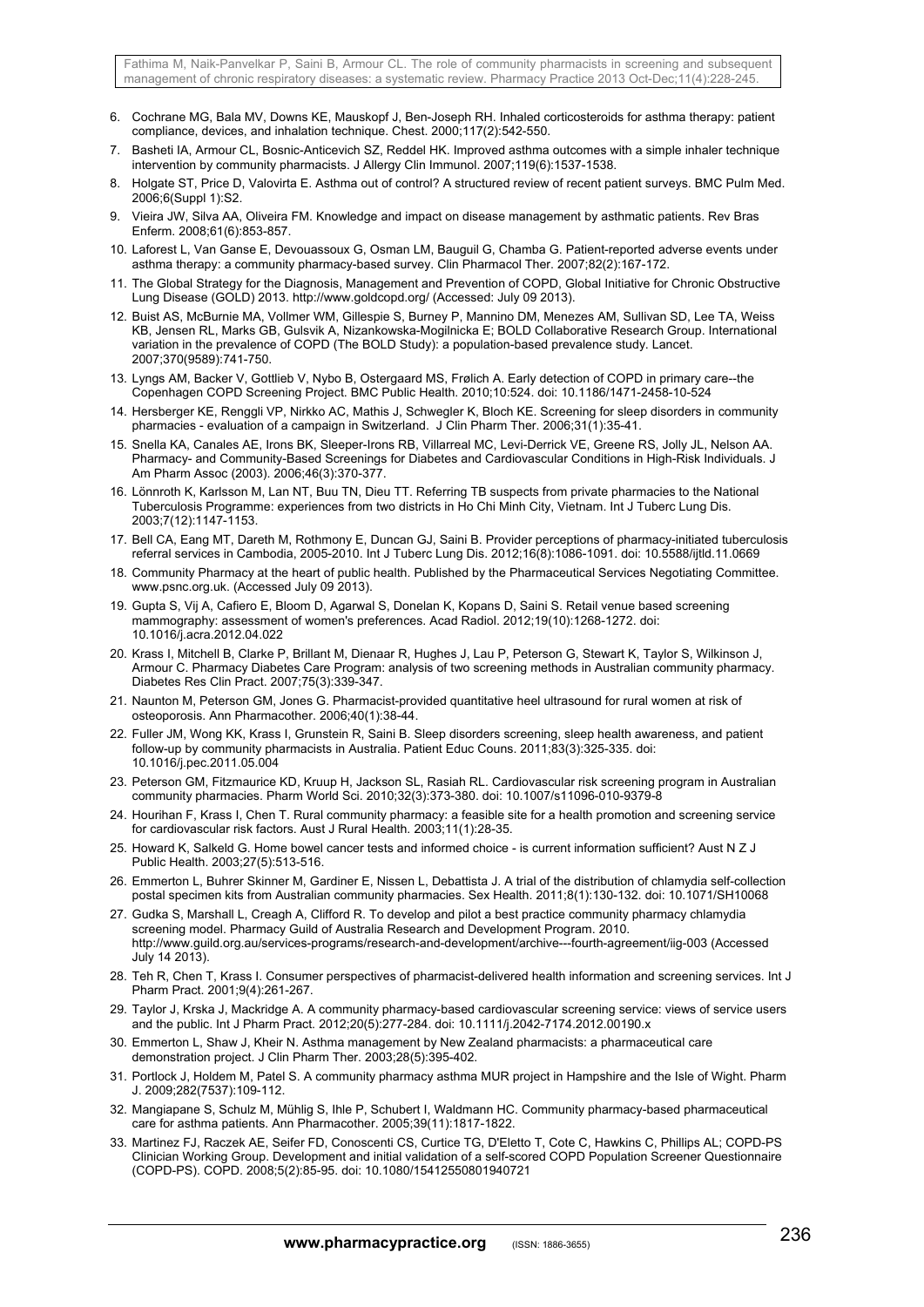- 34. Laforest L, Van Ganse E, Devouassoux G, Osman LM, Brice K, Massol J, Bauguil G, Chamba G. Asthmatic patients' poor awareness of inadequate disease control: a pharmacy-based survey. Ann Allergy Asthma Immunol. 2007;98(2):146-152.
- 35. Laforest L, Van Ganse E, Devouassoux G, Chretin S, Bauguil G, Pacheco Y, Chamba G. Quality of asthma care: results from a community pharmacy based survey. Allergy. 2005;60(12):1505-1510.
- 36. Mendes Z, Madeira A, Suzete C, Sonia I, Marianela V, Artur TA, Antonio SL, Mario M. Asthma Control Assessment using Asthma Control Test in Portugese Pharmacies. Rev Port Imunoalergologia 2010;18(4):313-330.
- 37. Mehuys E, Van Bortel L, Annemans L, Remon JP, Van Tongelen I, Van Ganse E, Laforest L, Chamba G, Brusselle G. Medication use and disease control of asthmatic patients in Flanders: a cross-sectional community pharmacy study. Respir Med. 2006;100(8):1407-1414.
- 38. Nishiyama T, Chrystyn H. The Jones Morbidity Index as an aid for community pharmacists to identify poor asthma control during the dispensing process. Int J Pharm Pract. 2003;11(1):41-46.
- 39. Giraud V, Allaert FA, Roche N. Inhaler technique and asthma: feasability and acceptability of training by pharmacists. Respir Med. 2011;105(12):1815-1822. doi: 10.1016/j.rmed.2011.07.004
- 40. Barbanel D, Eldridge S, Griffiths C. Can a self-management programme delivered by a community pharmacist improve asthma control? A randomised trial. Thorax. 2003;58(10):851-854.
- 41. Armour CL, Lemay K, Saini B, Reddel HK, Bosnic-Anticevich SZ, Smith LD, Burton D, Song YJ, Alles MC, Stewart K, Emmerton L, Krass I. Using the Community pharmacy to identify patients at risk of poor asthma control and factors which contribute to this poor control. J Asthma. 2011;48(9):914-922. doi: 10.3109/02770903.2011.615431
- 42. Saini B, LeMay K, Emmerton L, Krass I, Smith L, Bosnic-Anticevich S, Stewart K, Burton D, Armour CL. Asthma disease management - Australian pharmacists' interventions improve patients' asthma knowledge and this is sustained. Patient Educ Couns. 2011;83(3):295-302. doi: 10.1016/j.pec.2011.05.001
- 43. Saini B, Krass I, Armour CL. Development, implementation, and evaluation of a community pharmacy-based asthma care model. Ann Pharmacother. 2004;38(11):1954-1960.
- 44. Bereznicki BJ, Peterson GM, Jackson SL, Walters EH, Fitzmaurice K, Gee PR. Pharmacist‐initiated general practitioner referral of patients with suboptimal asthma management. Pharm World Sci. 2008;30(6):869-875. doi: 10.1007/s11096- 008-9242-3
- 45. Bereznicki BJ, Peterson GM, Jackson SL, Walters EH, Fitzmaurice KD, Gee PR. Data-mining of medication records to improve asthma management. Med J Aust. 2008;189(1):21-25.
- 46. Mehuys E, Van Bortel L, De Bolle L, Van Tongelen I, Annemans L, Remon JP, Brusselle G. Effectiveness of pharmacist intervention for asthma control improvement. Eur Respir J. 2008;31(4):790-799.
- 47. Armour CL, Bosnic-Anticevich S, Brillant M, Burton D, Emmerton L, Krass I, Saini B, Smith L, Stewart K. Pharmacy Asthma Care Program (PACP) improves outcomes for patients in the community. Thorax. 2007;62(6):496-502.
- 48. Armour CL, Reddel HK, LeMay KS, Saini B, Smith LD, Bosnic-Anticevich SZ, Song YJ, Alles MC, Burton DL, Emmerton L, Stewart K, Krass I. Feasibility and effectiveness of an evidence-based asthma service in Australian community pharmacies: A pragmatic cluster randomized trial. J Asthma. 2013;50(3):302-309. doi: 10.3109/02770903.2012.754463
- 49. Castillo D, Guayta R, Giner J, Burgos F, Capdevila C, Soriano JB, Barau M, Casan P; FARMAEPOC group. COPD case finding by spirometry in high-risk customers of urban community pharmacies: a pilot study. Respir Med. 2009;103(6):839-845. doi: 10.1016/j.rmed.2008.12.022
- 50. Fuller L, Conrad WF, Heaton PC, Panos R, Eschenbacher W, Frede SM. Pharmacist-managed chronic obstructive pulmonary disease screening in a community setting. J Am Pharm Assoc (2003). 2012;52(5):e59-e66.
- 51. Nathan RA, Sorkness CA, Kosinski M, Schatz M, Li JT, Marcus P, Murray JJ, Pendergraft TB. Development of the asthma control test: a survey for assessing asthma control. J Allergy Clin Immunol. 2004;113(1):59-65.
- 52. Jones KP, Cleary R, Hyland M. Predictive value of a simple asthma morbidity index in a general practice population. Br J Gen Pract. 1999;49(438):23-26.
- 53. Juniper EF, Svensson K, Mörk AC, Ståhl E. Measurement properties and interpretation of three shortened versions of the asthma control questionnaire. Respir Med. 2005;99(5):553-558.
- 54. Steen N, Hutchinson A, McColl E, Eccles MP, Hewison J, Meadows KA, Blades SM, Fowler P. Development of a symptom based outcome measure for asthma. BMJ. 1994;309(6961):1065-1068.
- 55. National Asthma Campaign, Asthma management handbook. National Asthma Campaign Ltd., Melbourne, Australia, 2002.
- 56. Bereznicki B, Peterson G, Jackson SL, Walters EH, Gee PR. The Sustainability of a community pharmacy intervention to improve the quality use of asthma medication. J Clin Pharm Ther. 2011;36(2):144-151. doi: 10.1111/j.1365- 2710.2010.01165.x
- 57. Simpsom M, Gissing PM, Burton DL, Burton MA, Bowman SL. Pharmaceutical care: Impact on asthma medication use. J Pharm Prac Res. 2004;34(1):26-29.
- 58. Miedinger D, Neukomm E, Chhajed PN, Schnyder A, Naef M, Ackermann M, Leuppi JD. The use of the Asthma Control Test in general practice and its correlation with asthma control according to the GINA guidelines. Curr Med Res Opin. 2011;27(12):2301-2308. doi: 10.1185/03007995.2011.630722
- 59. Juniper EF, Bousquet J, Abetz L, Bateman ED; GOAL Committee. Identifying 'well-controlled' and 'not well-controlled' asthma using the asthma control questionnaire. Respir Med. 2006;100(4):616-621.
- 60. Wallenstein GV, Carranza-Rosenzweig J, Kosinski M, Blaisdell-Gross B, Gajria K, Jhingran P. A psychometric comparison of three patient-based measures of asthma control. Curr Med Res Opin. 2007;23(2):369-377.
- 61. Yawn BP. Factors accounting for asthma variability: achieving optimal symptom control for individual patients. Prim Care Respir J. 2008;17(3):138-147. doi: 10.3132/pcrj.2008.00004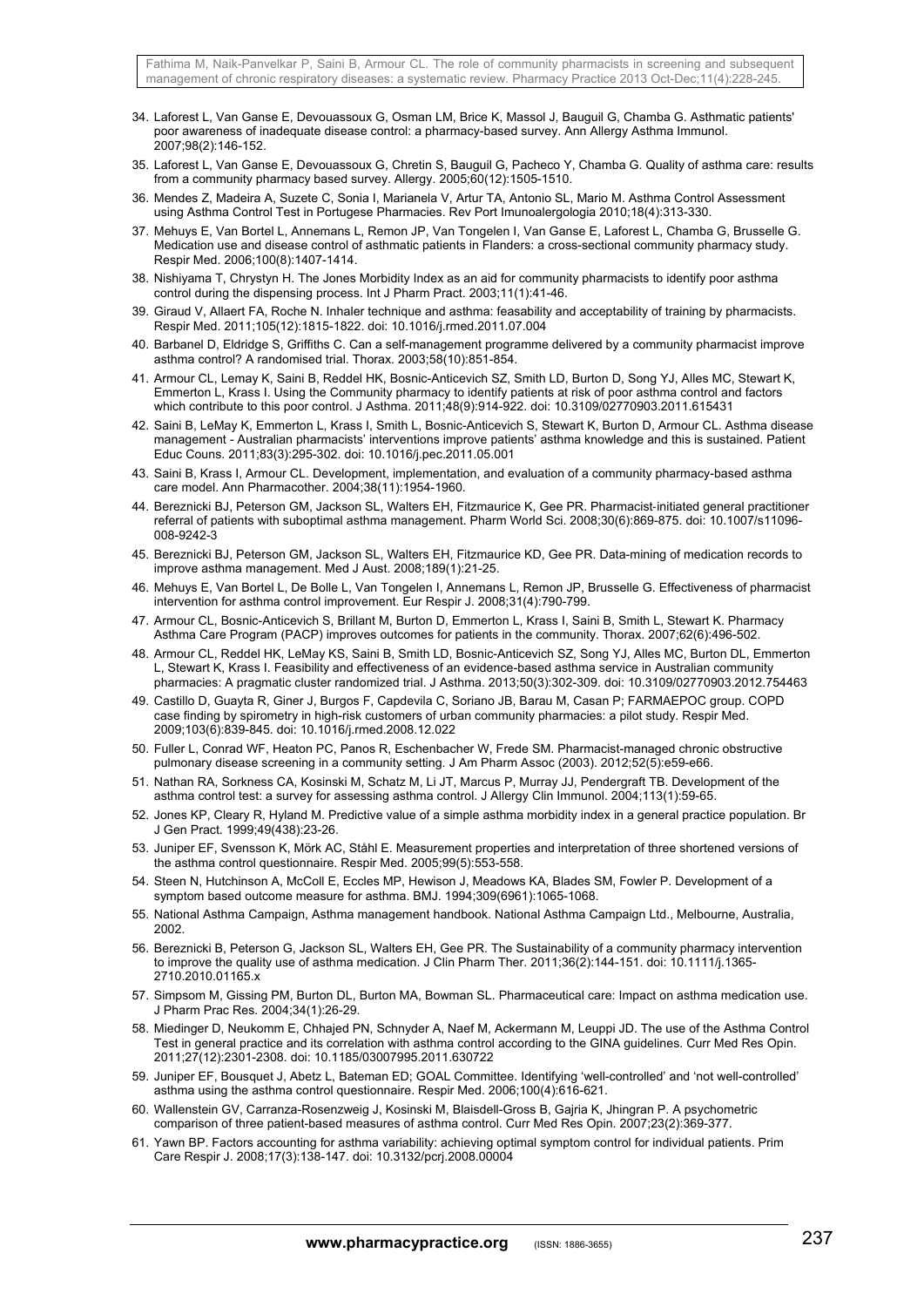- 62. Brown CM, Barner JC, Shepherd MD. Issues and barriers related to the provision of pharmaceutical care in community health centers and migrant health centers. J Am Pharm Assoc (2003). 2003;43(1):75-77. doi: 10.1331/10865800360467088
- 63. Emmerton L, Smith L, LeMay KS, Krass I, Saini B, Bosnic-Anticevich SZ, Reddel HK, Burton DL, Stewart K, Armour CL. Experiences of community pharmacists involved in the delivery of a specialist asthma service in Australia. BMC Health Serv Res. 2012;12:164. doi: 10.1186/1472-6963-12-164
- 64. Benavides S, Rodriguez JC, Maniscalco-Feichtl M. Pharmacist involvement in improving asthma outcomes in various healthcare settings: 1997 to present. Ann Pharmacother. 2009;43(1):85-97. doi: 10.1345/aph.1K612
- 65. Holton CH, Beilby JJ, Harris MF, Harper CE, Proudfoot JG, Ramsay EN, Ruffin RE. Systematic care for asthma in Australian general practice: a randomised controlled trial. Med J Aust. 2010;193(6):332-337.
- 66. Ayorinde AA, Porteous T, Sharma P. Screening for major diseases in community pharmacies: a systematic review. Int J Pharm Pract. 2013;21(6):349-361. doi: 10.1111/ijpp.12041
- 67. Mehuys E, Boussery K, Adriaens E, Van Bortel L, De Bolle L, Van Tongelen I, Remon JP, Brusselle G. COPD Management in Primary Care: An Observational, Community Pharmacy–Based Study. Ann Pharmacother. 2010;44(2):257-266. doi: 10.1345/aph.1M481
- 68. Sinclair HK, Bond CM, Stead LF. Community pharmacy personnel interventions for smoking cessation. Cochrane Database Syst Rev. 2004;(1):CD003698.
- 69. American Pharmacists Association Foundation. White paper on expanding the role of pharmacists in chronic obstructive pulmonary disease. J Am Pharm Assoc (2003). 2011;51(2):203-211. doi: 10.1331/JAPhA.2011.11513
- 70. Verma A, Harrison A, Torun P, Vestbo J, Edwards R, Thornton J. Are pharmacists reducing COPD'S impact through smoking cessation and assessing inhaled steroid use? Respir Med. 2012;106(2):230-234. doi: 10.1016/j.rmed.2011.08.011
- 71. Moher D, Liberati A, Tetzlaff J, Altman DG; PRISMA Group. Preferred reporting items for systematic reviews and metaanalyses: the PRISMA statement. BMJ. 2009;339:b2535. doi: 10.1136/bmj.b2535



Figure 1- Flowchart describing the selection of studies that were included in the review. Adapted from the PRISMA 2009 flow diagram presented in Moher et al.71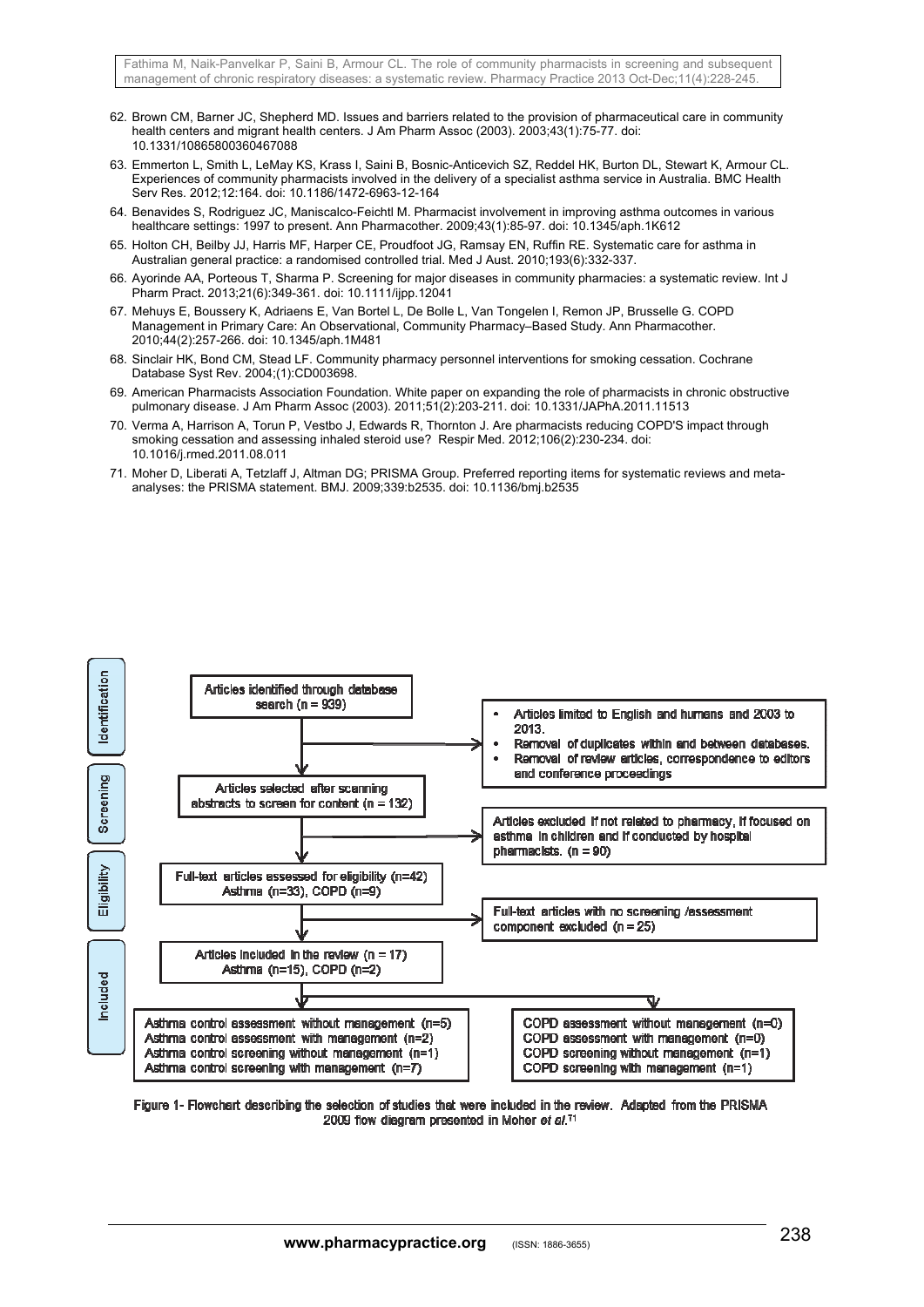|                                            | Table1- Screening and management of poorly controlled asthma by community pharmacists                                                                                        |                                                                                  |                                                                                                                                                                                          |                                                                                                                         |                                                                                                                                                                                                                                                                                                                                                                                                                                                                                                                   |                                                                                                                                                                                                                                                                                                                                              |  |  |  |  |
|--------------------------------------------|------------------------------------------------------------------------------------------------------------------------------------------------------------------------------|----------------------------------------------------------------------------------|------------------------------------------------------------------------------------------------------------------------------------------------------------------------------------------|-------------------------------------------------------------------------------------------------------------------------|-------------------------------------------------------------------------------------------------------------------------------------------------------------------------------------------------------------------------------------------------------------------------------------------------------------------------------------------------------------------------------------------------------------------------------------------------------------------------------------------------------------------|----------------------------------------------------------------------------------------------------------------------------------------------------------------------------------------------------------------------------------------------------------------------------------------------------------------------------------------------|--|--|--|--|
| Citation,<br>Country                       | <b>Purpose of study</b>                                                                                                                                                      | <b>Study description</b>                                                         | <b>Type and Method of</b><br>assessment                                                                                                                                                  | <b>Outcomes measures</b>                                                                                                | <b>Key findings</b>                                                                                                                                                                                                                                                                                                                                                                                                                                                                                               | <b>Comments</b>                                                                                                                                                                                                                                                                                                                              |  |  |  |  |
|                                            |                                                                                                                                                                              | Asthma control assessment studies without subsequent management component        |                                                                                                                                                                                          |                                                                                                                         |                                                                                                                                                                                                                                                                                                                                                                                                                                                                                                                   |                                                                                                                                                                                                                                                                                                                                              |  |  |  |  |
| 1. Laforest et<br>al, $34$ 2007.<br>France | To investigate<br>whether patients'<br>ability to identify<br>asthma control<br>varied with<br>personal<br>characteristics or<br>factors related to<br>disease<br>management | Design: Cross-<br>sectional study<br>N: 1048<br>Duration: 7 months               | Questionnaire: Validated<br>questionnaire (Asthma<br>Control Test ACT)<br>Number of visits: 2                                                                                            | Primary: level of asthma<br>control<br>Secondary: patients<br>perception of control                                     | > 70% of people had inadequate<br>control. 68.5% failed to<br>perceived inadequate control.<br>Patients with most uncontrolled<br>asthma have difficulty in properly<br>perceiving their level of disease<br>control<br>Study suggests improving<br>knowledge about asthma.<br>medication adherence and<br>identification of signs of<br>exacerbation can improve<br>asthma control                                                                                                                               | Convenience sampling (regular<br>pharmacy customers), multi-site<br>setting (nine cities), validated<br>screening tool. Screening<br>questionnaire sent home.<br>The evaluation of patient<br>perception of asthma control<br>was based on only one question<br>in the ACT. The study does not<br>mention if the pharmacists were<br>trained |  |  |  |  |
| 2. Laforest et<br>al. 35 2005.<br>France   | To describe the<br>disease<br>management and<br>health care<br>utilization of<br>people with poorly<br>controlled asthma                                                     | Design:<br>Retrospective<br>observational study<br>N: 1559<br>Duration: 7 months | Questionnaire: Validated<br>questionnaire (ACT), Lung<br>function test: peak<br>expiratory flow rate<br>(PEFR)<br>Medical history: pharmacy<br>dispensing records<br>Number of visits: 2 | Primary: Level of<br>asthma control.<br>Secondary: measure the<br>type of medication and<br>doctor visits utilized      | 28% were adequately controlled.<br>89% of people were on anti-<br>inflammatory<br>asthma control treatments, and<br>59% were on combinations of<br>long acting beta-agonists (LABA)<br>and inhaled corticosteroids<br>$(ICS)$ .<br>However, asthma control<br>therapies were not being used<br>properly or adequately by the<br>patients as majority of patients<br>with asthma were poorly<br>controlled. Therefore<br>improvement in the management<br>of asthma and better patient<br>education are necessary. | Convenience sampling (regular<br>pharmacy customers), multi-site<br>setting (nine cities), validated<br>screening tool. Screening<br>questionnaire sent home.<br>The study does not mention if<br>the pharmacists were trained                                                                                                               |  |  |  |  |
| 3. Mendes et<br>al. $36$ 2010.<br>Portugal | To evaluate the<br>prevalence of<br>asthma control at<br>a national level in<br>a campaign<br>carried out by<br>Portuguese<br>pharmacists.                                   | Design: Cross-<br>sectional National<br>Campaign<br>N: 5551<br>Duration: 1 week  | Questionnaire: Validated<br>Questionnaire (ACT)                                                                                                                                          | Primary: level of asthma<br>control<br>Secondary: effect of<br>age, gender and<br>regional factors on<br>asthma control | Pharmacists led screening<br>identified that only 39% of the<br>screened population had<br>controlled asthma, higher<br>proportion of females (58% vs<br>42%) and progressively lower<br>control with age (over twice in<br>61-70 years).<br>Lower control of asthma in<br>regional areas                                                                                                                                                                                                                         | Convenience sampling multi-site<br>setting (Portugal and islands of<br>Azores and Madeira), validated<br>screening tool.<br>Does not mention if the<br>pharmacists were trained.                                                                                                                                                             |  |  |  |  |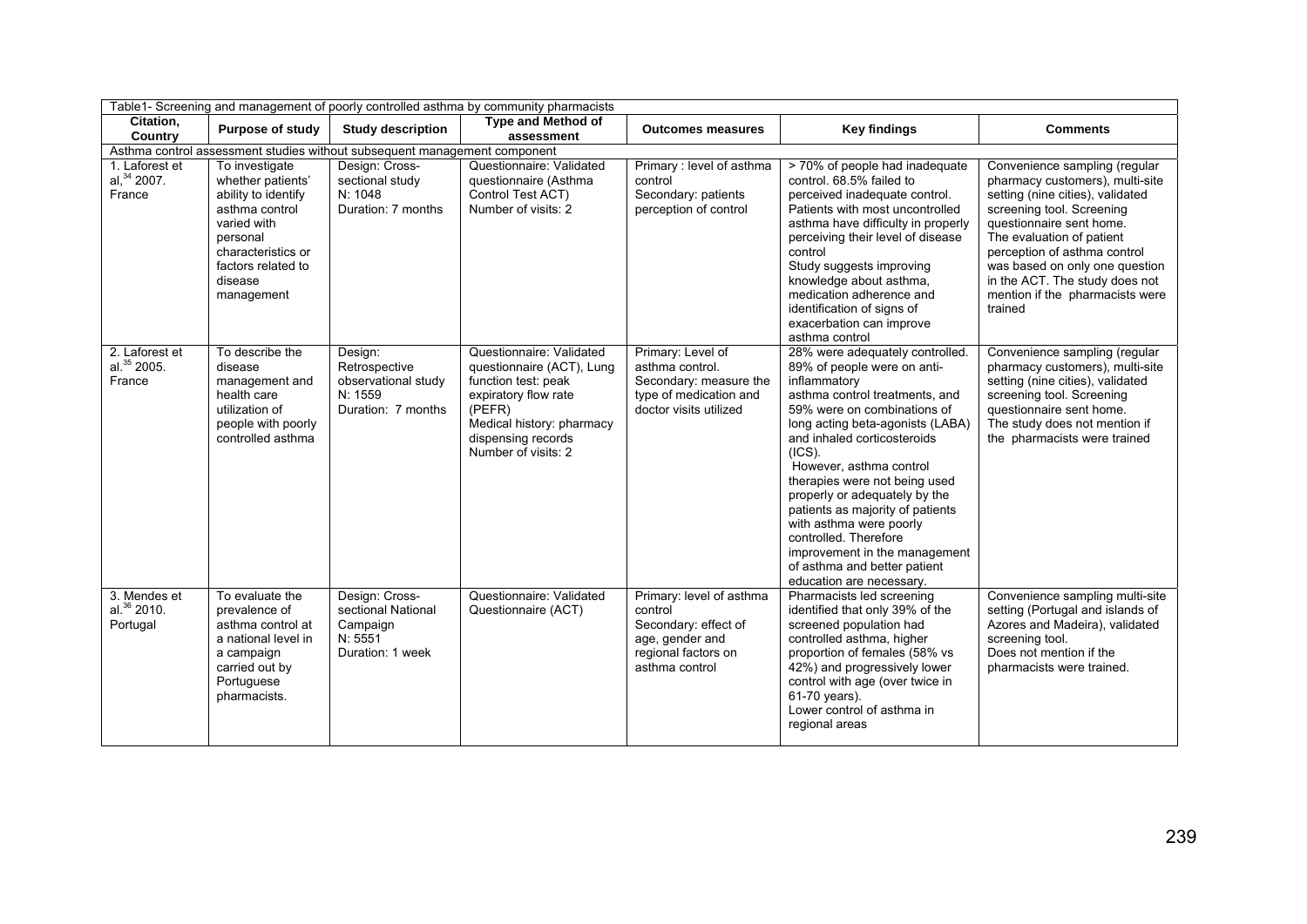|                                               |                                                                                                                                                                                         | Table1- Screening and management of poorly controlled asthma by community pharmacists                        |                                                                                                                     |                                                                                                    |                                                                                                  |                                                                                                                     |                                                                                                                                                                                                                                                                                                  |                                                                                                                                                                                                                                                      |                                                                                                                                                                                                                                                                                                                                      |  |                                                                                                                                           |
|-----------------------------------------------|-----------------------------------------------------------------------------------------------------------------------------------------------------------------------------------------|--------------------------------------------------------------------------------------------------------------|---------------------------------------------------------------------------------------------------------------------|----------------------------------------------------------------------------------------------------|--------------------------------------------------------------------------------------------------|---------------------------------------------------------------------------------------------------------------------|--------------------------------------------------------------------------------------------------------------------------------------------------------------------------------------------------------------------------------------------------------------------------------------------------|------------------------------------------------------------------------------------------------------------------------------------------------------------------------------------------------------------------------------------------------------|--------------------------------------------------------------------------------------------------------------------------------------------------------------------------------------------------------------------------------------------------------------------------------------------------------------------------------------|--|-------------------------------------------------------------------------------------------------------------------------------------------|
| 4. Mehuys et<br>al. $37$ 2006.<br>Belgium     | To assess the use<br>of ACT to measure<br>asthma control by<br>community<br>pharmacists and<br>to describe<br>medication use<br>and disease<br>management of<br>patients with<br>asthma | Design: Cross-<br>sectional<br>retrospective study<br>N:166<br>Duration: 1 year                              | Medication history: last<br>12months<br>Questionnaire: Validated<br>Questionnaire (ACT)<br>Lung function test: PEFR |                                                                                                    | Primary: level of asthma<br>control<br>Secondary: perception<br>of control<br>Primary: assessing |                                                                                                                     | 49% were poorly controlled. 82%<br>believed their asthma to be<br>totally or well controlled.<br>63% used combination product<br>containing corticosteroid and<br>long-acting β-agonist. 22%<br>consulted general practitioner<br>(GP), 41% consulted<br>pneumologist and 41%<br>consulted both. |                                                                                                                                                                                                                                                      | Multi-site setting. Patients were<br>randomly selected. Convenience<br>sampling. Pharmacists were not<br>provided any training                                                                                                                                                                                                       |  |                                                                                                                                           |
| 5. Nishiyama et<br>al. <sup>38</sup> 2003. UK | To determine if<br>JMI can be used<br>to identify people<br>with poor control                                                                                                           | Design: cross-<br>sectional study<br>Community<br>pharmacies<br>throughout UK<br>N: 306<br>Duration: 3 years | Questionnaire: Jones<br>Morbidity Index (JMI)                                                                       |                                                                                                    | JMI.<br>attitudes.                                                                               | asthma control using<br>Secondary: relationship<br>between control and<br>usage of medicine,<br>knowledge and their | >50% were identified with poor<br>control. More people with poor<br>control overused reliever<br>$(p<0.01)$ and were less<br>compliant with their preventer<br>(p<0.001), less happy with their<br>medication and had less asthma<br>knowledge.                                                  |                                                                                                                                                                                                                                                      | Convenience sampling, multi-<br>site setting. Screening tool not<br>validated at the time of the<br>study.<br>Pharmacists were trained                                                                                                                                                                                               |  |                                                                                                                                           |
|                                               |                                                                                                                                                                                         | Asthma control assessment studies with subsequent management component                                       |                                                                                                                     |                                                                                                    |                                                                                                  |                                                                                                                     |                                                                                                                                                                                                                                                                                                  |                                                                                                                                                                                                                                                      |                                                                                                                                                                                                                                                                                                                                      |  |                                                                                                                                           |
| Citation,<br>Country                          | Purpose of the<br>study                                                                                                                                                                 | <b>Study description</b>                                                                                     | Type and<br>method of<br>asthma<br>control<br>assessment                                                            | <b>Type and</b><br>method of<br>management                                                         |                                                                                                  | <b>Outcome</b><br>measure                                                                                           | <b>Key findings</b>                                                                                                                                                                                                                                                                              |                                                                                                                                                                                                                                                      | comments                                                                                                                                                                                                                                                                                                                             |  |                                                                                                                                           |
| 6. Giraud et<br>al. $^{39}$ 2011.<br>France   | To identify people<br>with poorly<br>controlled asthma<br>and evaluate the<br>feasibility and<br>acceptability of<br>education on<br>inhaler technique<br>in community<br>pharmacies    | Prospective<br>observational Study<br>N: 727<br>Duration: 4 month                                            | Questionnair<br>e: Validated<br>Questionnair<br>$e$ (ACQ6)                                                          | Inhaler<br>technique<br>training and<br>provision of<br>personalized<br>self-stick<br>the inhaler. |                                                                                                  | assessment and<br>instructions for                                                                                  |                                                                                                                                                                                                                                                                                                  | Relationship<br>between poor<br>asthma control<br>and inhalation<br>technique and<br>adherence to<br>medication.<br>Short-term effects<br>of education by<br>pharmacists on<br>inhaler technique.<br>asthma control<br>and adherence to<br>treatment | 51% of people with<br>asthma had poor control at<br>baseline.<br>Both ACQ (p<0.001) and<br>self-reported adherence<br>(Morisky score, p<0.01)<br>were worse when inhaler<br>technique was not optimal<br>at baseline.<br>Optimal inhaler technique<br>resulted in improved ACQ<br>score ( $p<0.01$ ) and<br>Morisky score (p<0.001). |  | Multi-site setting (through-out France).<br>Convenience sampling. Pharmacist<br>was trained. Large sample size, but<br>high dropout rate. |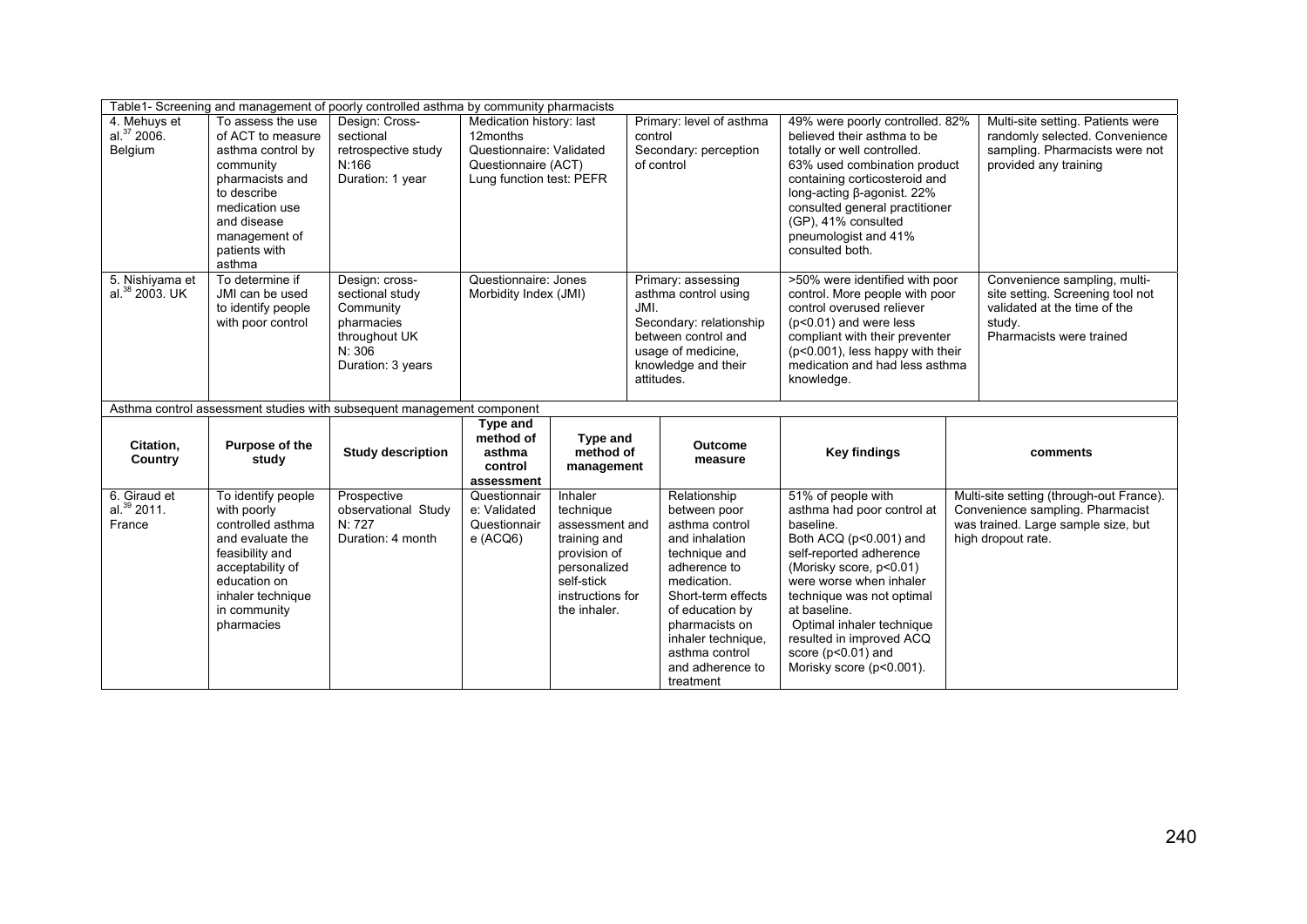|                                                      | Table1- Screening and management of poorly controlled asthma by community pharmacists                                                                                                                                                                               |                                                                                                                                   |                                          |                                                                                   |                                 |                                                                                                                                                                                                                                                                |                                                                     |                                                                                   |                                                                                                                                                                                                                                |                                                                                                                                                                                                                                                                                                                                          |                                                                                                                                                                                                                                                                                                                                                                                                                                                    |
|------------------------------------------------------|---------------------------------------------------------------------------------------------------------------------------------------------------------------------------------------------------------------------------------------------------------------------|-----------------------------------------------------------------------------------------------------------------------------------|------------------------------------------|-----------------------------------------------------------------------------------|---------------------------------|----------------------------------------------------------------------------------------------------------------------------------------------------------------------------------------------------------------------------------------------------------------|---------------------------------------------------------------------|-----------------------------------------------------------------------------------|--------------------------------------------------------------------------------------------------------------------------------------------------------------------------------------------------------------------------------|------------------------------------------------------------------------------------------------------------------------------------------------------------------------------------------------------------------------------------------------------------------------------------------------------------------------------------------|----------------------------------------------------------------------------------------------------------------------------------------------------------------------------------------------------------------------------------------------------------------------------------------------------------------------------------------------------------------------------------------------------------------------------------------------------|
| 7. Barbanel et<br>al. <sup>40</sup> 2003. UK         | To determine if<br>community<br>pharmacist could<br>improve asthma<br>control using self-<br>management<br>advice                                                                                                                                                   | controlled trial<br>N: 24<br>(1:12, C: 12)                                                                                        | Design: randomized<br>Duration: 3 months | Questionnair<br>e: Validated<br>North of<br>England<br>asthma<br>symptom<br>scale |                                 | Intervention<br>focusing on self-<br>management<br>decision making<br>based on PEFR<br>readings.<br>Provision of<br>educational<br>leaflets and<br>personalized<br>self-<br>management<br>plans<br>Review of<br>inhaler<br>technique                           |                                                                     | Asthma symptom<br>score                                                           |                                                                                                                                                                                                                                | Significant improvement in<br>the intervention group in<br>the asthma symptom score<br>(p<0.001)                                                                                                                                                                                                                                         | Small sample size. Randomized at<br>patient level. Single site setting.<br>Pharmacist was trained.                                                                                                                                                                                                                                                                                                                                                 |
|                                                      | Asthma control screening study without subsequent management component                                                                                                                                                                                              |                                                                                                                                   |                                          |                                                                                   |                                 |                                                                                                                                                                                                                                                                |                                                                     |                                                                                   |                                                                                                                                                                                                                                |                                                                                                                                                                                                                                                                                                                                          |                                                                                                                                                                                                                                                                                                                                                                                                                                                    |
| Citation,<br>Country                                 | Purpose of the study                                                                                                                                                                                                                                                |                                                                                                                                   | <b>Study description</b>                 |                                                                                   | Type and method of<br>screening |                                                                                                                                                                                                                                                                |                                                                     | <b>Outcome</b><br>measure                                                         |                                                                                                                                                                                                                                | <b>Key findings</b>                                                                                                                                                                                                                                                                                                                      | comments                                                                                                                                                                                                                                                                                                                                                                                                                                           |
| 8. Armour et<br>al. <sup>41</sup> 2011.<br>Australia | To describe a population<br>recruited in community<br>pharmacy identified by<br>trained community<br>pharmacists as being at<br>risk for poor asthma<br>outcomes and to identify<br>factors                                                                         | Cross-sectional<br>study<br>N: 570                                                                                                |                                          | Questionnaire:<br>Validated<br>Questionnaire (JMI)                                |                                 | of asthma<br>control<br>to poor<br>control.                                                                                                                                                                                                                    | Primary: Level<br>Secondary:<br>identify factors<br>that contribute |                                                                                   | 77% of people were identified with<br>severe asthma. Community<br>pharmacists were able to identify<br>factors that contributed to this.<br>These were smoking, incorrect<br>inhaler technique and low<br>medication adherence | Cluster sampling. Multi-site setting<br>(regional and metropolitan areas in 4<br>states). Pharmacists were trained and<br>assessed. Validated screening tool.                                                                                                                                                                            |                                                                                                                                                                                                                                                                                                                                                                                                                                                    |
|                                                      | Asthma control screening studies with subsequent management component                                                                                                                                                                                               |                                                                                                                                   |                                          |                                                                                   |                                 |                                                                                                                                                                                                                                                                |                                                                     |                                                                                   |                                                                                                                                                                                                                                |                                                                                                                                                                                                                                                                                                                                          |                                                                                                                                                                                                                                                                                                                                                                                                                                                    |
| Citation.<br>Country                                 | Purpose of the<br>study                                                                                                                                                                                                                                             | <b>Study</b><br>description                                                                                                       |                                          | Type and<br>method of<br><b>Screening</b>                                         |                                 | <b>Type and method</b><br>of management                                                                                                                                                                                                                        |                                                                     |                                                                                   | <b>Outcome</b><br>measures                                                                                                                                                                                                     | <b>Key findings</b>                                                                                                                                                                                                                                                                                                                      | comments                                                                                                                                                                                                                                                                                                                                                                                                                                           |
| 9. Saini et al. <sup>42</sup><br>2011. Australia     | To identify those<br>with poorly<br>controlled asthma<br>and to assess any<br>improvements in<br>knowledge of<br>these patients<br>after a tailored<br>education program<br>delivered by<br>pharmacists and<br>measure the<br>sustainability of<br>any improvements | Design: parallel<br>group design<br>N: 570<br>(Group 1: 292,<br>Group 2: 278)<br>Duration: 6<br>months+12<br>months follow-<br>up |                                          | Questionnaire:<br>Validated<br>questionnaire<br>Jones Morbidity<br>Index (JMI),   |                                 | Interventions<br>focusing on asthma<br>knowledge<br>improvement, based<br>on individual<br>patient's need and<br>goals (counseling on<br>asthma triggers, role<br>of preventer and<br>clarifying<br>misunderstanding<br>about asthma)<br>Number of visits: 3-4 |                                                                     | Primary: level of<br>asthma control<br>Secondary: level<br>of asthma<br>knowledge |                                                                                                                                                                                                                                | 77% of people with<br>asthma had poor<br>control. Asthma<br>knowledge interventions<br>provided by pharmacists<br>significantly decreased<br>from baseline to the end<br>of the service (p<0.001).<br>Improvements in<br>knowledge are<br>achievable and<br>sustainable if<br>pharmacists used<br>targeted Educational<br>interventions. | Convenience sampling,<br>randomization of pharmacies. Multi-<br>site (regional and metropolitan areas<br>in 4 states). Validated screening<br>tool.<br>Pharmacists were trained<br>Asthma control was not reported at<br>the end of the study. The study does<br>not mention clearly how<br>improvement in asthma knowledge<br>changes in asthma control following<br>pharmacist intervention.<br>No control group. Two different<br>interventions |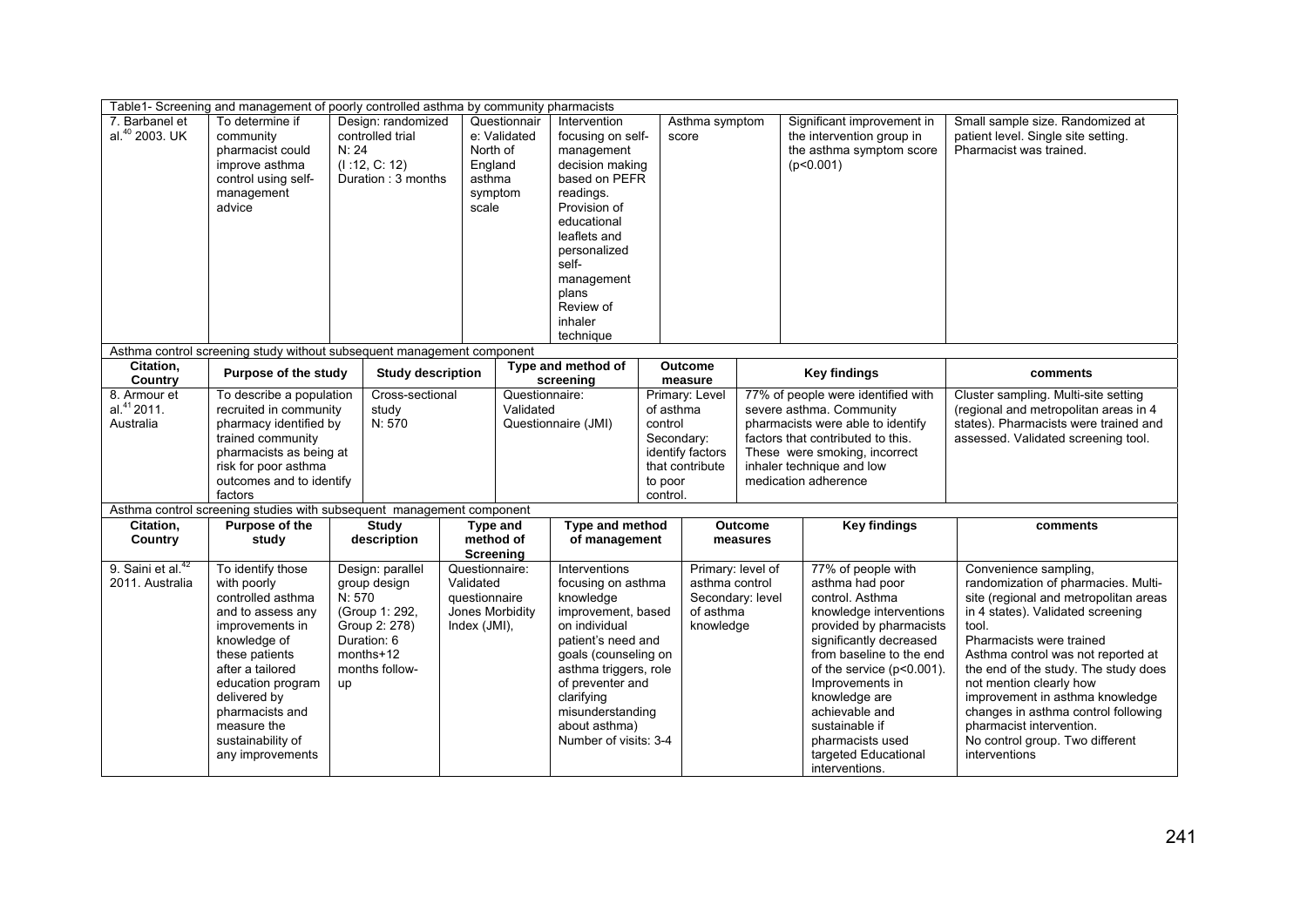|                                                           | Table1- Screening and management of poorly controlled asthma by community pharmacists                                                                                                                                                                     |                                                                                                   |                                                            |                                                                                                                                                                                                                                                                                                                                                                            |                                                                                                                                                                                                                                                                                                                     |                                                                                                                                                                                                                                                                                                                                            |                                                                                                                                                                                                                                                                                                       |  |  |  |
|-----------------------------------------------------------|-----------------------------------------------------------------------------------------------------------------------------------------------------------------------------------------------------------------------------------------------------------|---------------------------------------------------------------------------------------------------|------------------------------------------------------------|----------------------------------------------------------------------------------------------------------------------------------------------------------------------------------------------------------------------------------------------------------------------------------------------------------------------------------------------------------------------------|---------------------------------------------------------------------------------------------------------------------------------------------------------------------------------------------------------------------------------------------------------------------------------------------------------------------|--------------------------------------------------------------------------------------------------------------------------------------------------------------------------------------------------------------------------------------------------------------------------------------------------------------------------------------------|-------------------------------------------------------------------------------------------------------------------------------------------------------------------------------------------------------------------------------------------------------------------------------------------------------|--|--|--|
| 10. Saini et al. <sup>43</sup><br>2004. Australia         | To measure the<br>impact of asthma<br>management<br>provided by<br>community<br>pharmacists on<br>clinical.<br>humanistic, and<br>economic<br>outcomes of<br>people with<br>asthma.                                                                       | Design: Parallel<br>group controlled<br>trial<br>N:102<br>(l: 52, C: 50)<br>Duration: 6<br>months | Signs and<br>symptoms of<br>asthma control                 | Three visits<br>involving a needs<br>analysis,<br>intervention.<br>collaborative goal<br>setting and<br>monitoring. Number<br>of visits: 3-4                                                                                                                                                                                                                               | Clinical outcome:<br>Asthma severity<br>score, peak flow<br>index. risk of non-<br>adherence, inhaler<br>technique, action<br>plan ownership<br>Humanistic:<br>Quality of life,<br>perceived level of<br>control. asthma<br>knowledge<br>Economic:<br>hospitalization,<br>medication profile.<br>willingness to pay | Significant improvement<br>in asthma severity<br>score, PEF index, use of<br>corticosteroids, inhaler<br>technique, perceived<br>control and knowledge<br>in the intervention group<br>$(p<0.001)$ .<br>Bronchodilator use also<br>improved significantly<br>$(p<0.015)$ .                                                                 | Convenience sampling, pharmacists<br>in the intervention group were<br>trained, difficulty retaining patients in<br>control group.                                                                                                                                                                    |  |  |  |
| 11. Bereznicki<br>et al. <sup>44</sup> 2008.<br>Australia | To identify patients<br>with sub-optimal<br>asthma<br>management<br>using community<br>pharmacy<br>medication<br>records and then<br>implement and<br>evaluate a multi-<br>disciplinary<br>educational<br>intervention to<br>improve asthma<br>management | Multi-site<br>controlled study<br>N: 1551<br>(I: 702, C: 849)                                     | Medication<br>history: Data-<br>mining software<br>program | Patients identified<br>with sub-optimal<br>asthma<br>management (based<br>on the preventer to<br>reliever ratio) in the<br>intervention group,<br>were referred to<br>their GP for review.<br><b>Educational material</b><br>on asthma was also<br>mailed to the patient<br>along with asthma<br>knowledge, asthma<br>control and asthma-<br>related QOL<br>questionnaires | Primary:<br>Preventer-to<br>reliever ratio(P:R)<br>(daily usage in µg)<br>Asthma<br>medication profile                                                                                                                                                                                                              | The median P:R ratio<br>increased significantly<br>from $0.1$ to $0.3$ (p < $0.001$ )<br>in the post-intervention<br>period, while it remained<br>the same in the control<br>group.<br>A higher proportion of<br>intervention patients<br>than control patients<br>were using ICS therapy<br>in the post-intervention<br>period $(p<0.01)$ | Multi-site setting (single state,<br>Tasmania). Pharmacist were trained<br>in the use of data-mining software<br>Blinding at pharmacist level. Non-<br>validated screening tool.<br>Does not mention what proportion of<br>patients were identified with poor<br>control<br>Unclear duration of study |  |  |  |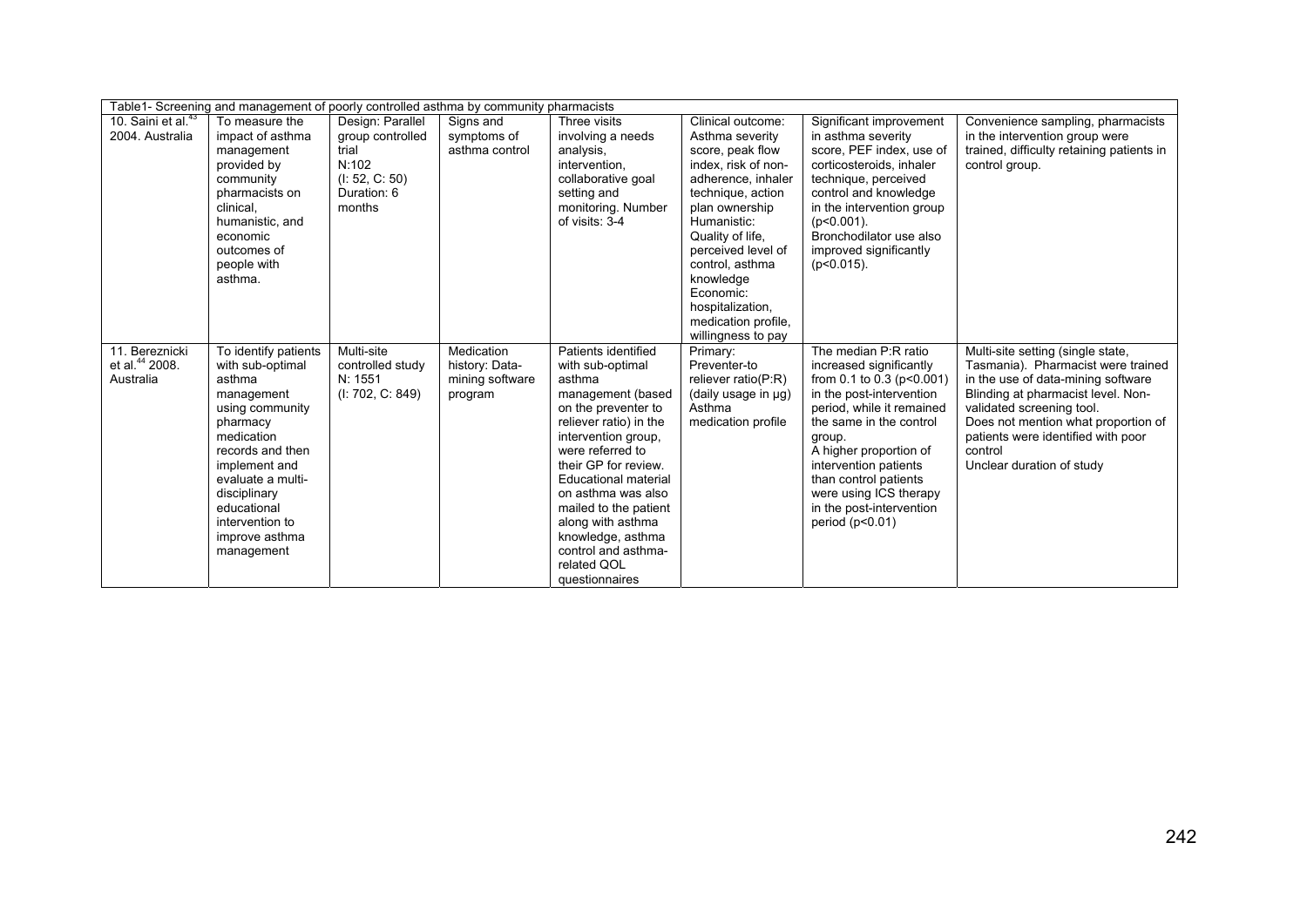|                                                           | Table1- Screening and management of poorly controlled asthma by community pharmacists                                                                                                                                                                                                                                                                                                               |                                                                                                                      |                                                                                                      |                                                                                                                                                                                                                                                                                                                                            |                                                                                                                                                                                                                              |                                                                                                                                                                                                                                                                                                                                                                                            |                                                                                                                                                                                                                                                                                                                                               |  |  |  |
|-----------------------------------------------------------|-----------------------------------------------------------------------------------------------------------------------------------------------------------------------------------------------------------------------------------------------------------------------------------------------------------------------------------------------------------------------------------------------------|----------------------------------------------------------------------------------------------------------------------|------------------------------------------------------------------------------------------------------|--------------------------------------------------------------------------------------------------------------------------------------------------------------------------------------------------------------------------------------------------------------------------------------------------------------------------------------------|------------------------------------------------------------------------------------------------------------------------------------------------------------------------------------------------------------------------------|--------------------------------------------------------------------------------------------------------------------------------------------------------------------------------------------------------------------------------------------------------------------------------------------------------------------------------------------------------------------------------------------|-----------------------------------------------------------------------------------------------------------------------------------------------------------------------------------------------------------------------------------------------------------------------------------------------------------------------------------------------|--|--|--|
| 12. Bereznicki<br>et al. <sup>45</sup> 2008.<br>Australia | To assess the<br>impact of an<br>intervention<br>initiated by<br>community<br>pharmacists.<br>involving the<br>provision of<br>educational<br>material and<br>general<br>practitioner (GP)<br>referral, on asthma<br>knowledge and<br>self-reported<br>asthma control<br>and asthma-<br>related quality of<br>life (QOL) in<br>patients who may<br>have suboptimal<br>management of<br>their asthma | Sub-study of<br>Bereznicki et<br>al. <sup>39</sup><br>N: 173<br>(I: 116, C: 57)<br>Duration: 6<br>months             | Medication<br>history: Data-<br>mining software                                                      | Patients identified<br>with sub-optimal<br>asthma<br>management (based<br>on P:R ratio) in the<br>intervention group,<br>were referred to<br>their GP for review.<br>Educational material<br>on asthma was also<br>mailed to the patient<br>along with asthma<br>knowledge, asthma<br>control and asthma-<br>related QOL<br>questionnaires | Asthma knowledge<br>(Consumer<br>Asthma<br>Knowledge<br>Questionnaire),<br>asthma<br>control(ACT) and<br>asthma-related<br>quality of life score<br>(mini-AQLQ)                                                              | Asthma control and<br>asthma-related QOL<br>scores were significantly<br>higher in intervention<br>patients (p<0.001) after<br>6 months.(pre-post test<br>comparison)<br>No significant change in<br>asthma knowledge was<br>observed.                                                                                                                                                     | Follow-up from the 2008 study. <sup>39</sup><br>Multi-site setting (single state,<br>Tasmania). Pharmacists were<br>trained in using the data-mining<br>software.<br>Blinding at pharmacist level. Non-<br>validated screening tool.<br>Does not mention what proportion of<br>people with asthma had poor<br>control.<br>High drop-out rate. |  |  |  |
| 13. Mehuys et<br>al. <sup>46</sup> 2008.<br>Belgium       | To assess the<br>impact of a<br>community<br>pharmacist<br>intervention in<br>promoting optimal<br>asthma medication<br>use in patients<br>identified with<br>asthma control.                                                                                                                                                                                                                       | Design:<br>Randomized<br>controlled<br>parallel group<br>trial<br>N: 201<br>(1: 107, C: 94)<br>Duration: 6<br>months | Prescription for<br>an asthma<br>medication<br>Questionnaire:<br>Validated<br>questionnaire<br>(ACT) | Tailored intervention<br>based on the<br>asthma knowledge,<br>inhaler device and<br>medication use.                                                                                                                                                                                                                                        | Primary: level of<br>asthma control<br>(ACT)<br>Secondary: diary<br>data, asthma<br>exacerbation,<br>adherence to<br>controller<br>medication,<br>asthma quality of<br>life.<br>Inhaler technique<br>and asthma<br>knowledge | Poor asthma control<br>improved from 61% to<br>46.7% following<br>intervention. Significant<br>decrease in rescue<br>medication use<br>$(p=0.012)$ . Significant<br>improvement in<br>adherence to controller<br>medication ( $p=0.016$ )<br>and inhaler technique<br>$(p=0.004)$ in the<br>intervention group.<br>No change in asthma<br>quality of life and<br>asthma knowledge<br>score | Multi-site setting, randomization at<br>patient level. Pharmacists were<br>trained. Validated screening tool?<br>Not clear whether the ACT was used<br>for screening for poor control.                                                                                                                                                        |  |  |  |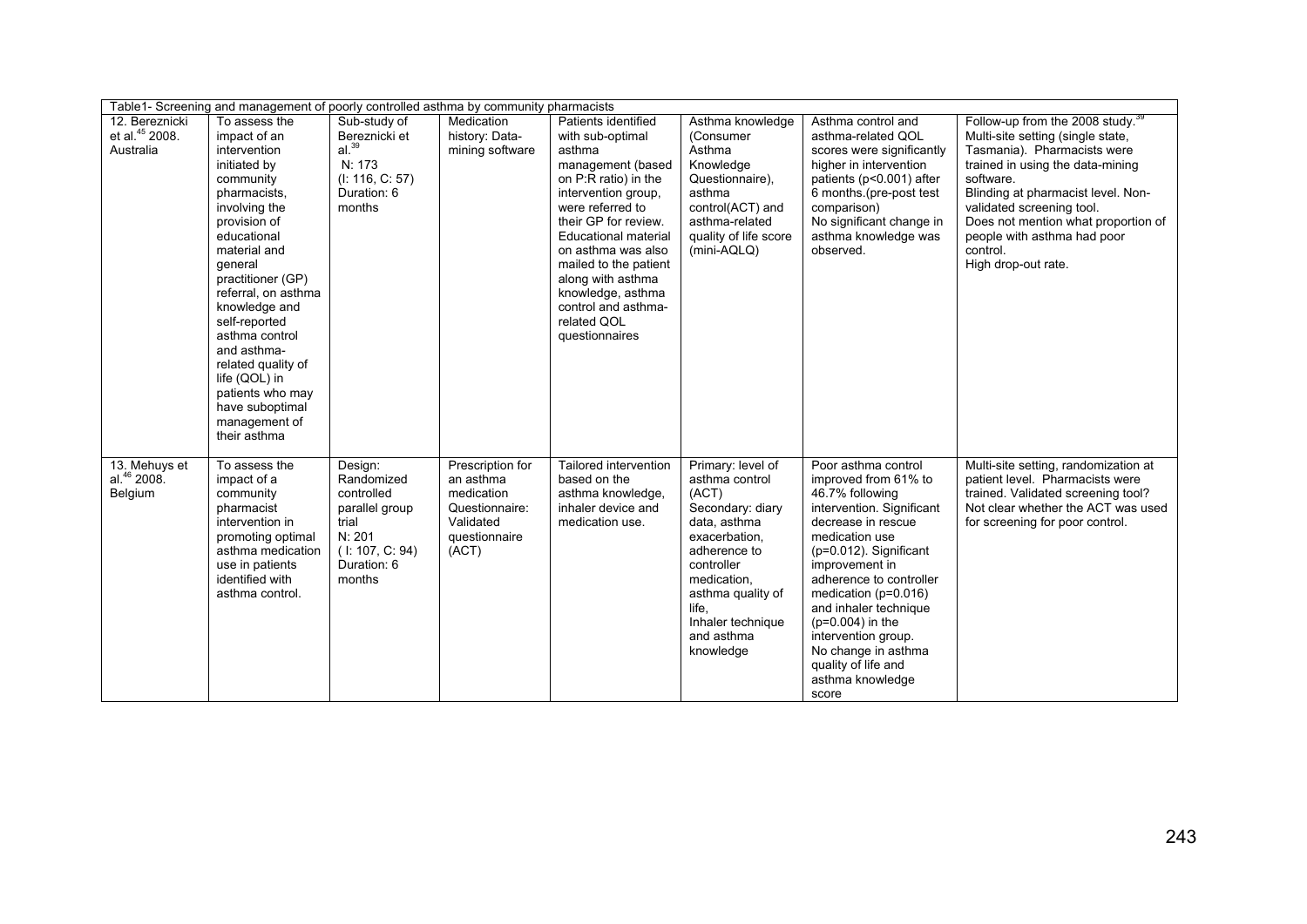| Table1- Screening and management of poorly controlled asthma by community pharmacists |                                                                                                                                              |                                                                                                                     |                                                       |                                                                                                                                                                                                           |                                                                                                                                                                                                                                                                                                                                                                                                                                                      |                                                                                                                                                                                                                                                                                                                                                                                                                                                                                                                                                                                                                                                                                   |                                                                                                                                                                                                                                                                               |  |  |  |
|---------------------------------------------------------------------------------------|----------------------------------------------------------------------------------------------------------------------------------------------|---------------------------------------------------------------------------------------------------------------------|-------------------------------------------------------|-----------------------------------------------------------------------------------------------------------------------------------------------------------------------------------------------------------|------------------------------------------------------------------------------------------------------------------------------------------------------------------------------------------------------------------------------------------------------------------------------------------------------------------------------------------------------------------------------------------------------------------------------------------------------|-----------------------------------------------------------------------------------------------------------------------------------------------------------------------------------------------------------------------------------------------------------------------------------------------------------------------------------------------------------------------------------------------------------------------------------------------------------------------------------------------------------------------------------------------------------------------------------------------------------------------------------------------------------------------------------|-------------------------------------------------------------------------------------------------------------------------------------------------------------------------------------------------------------------------------------------------------------------------------|--|--|--|
| 14. Armour et<br>al. <sup>47</sup> 2007.<br>Australia                                 | To investigate if<br>pharmacist-<br>delivered asthma<br>care program<br>based on national<br><i>auidelines</i><br>improves asthma<br>control | Multi-site<br>randomized<br>intervention Vs<br>control trial<br>N: 396<br>(I: 191, C: 205)<br>Duration: 6<br>months | Questionnaire:<br>Validated<br>Questionnaire<br>(JMI) | Interventions<br>focusing on ongoing<br>cycle of<br>assessment, goal<br>setting, monitoring<br>and review.<br>Counseling and<br>education on<br>disease, medication,<br>triggers and inhaler<br>technique | Clinical outcomes:<br>Asthma<br>control/severity,<br>Medication profile<br>Daily dose of<br>medication<br>Inhaler technique<br>Adherence<br>Action plan<br>ownership<br>Humanistic<br>outcomes: Asthma<br>related quality of<br>life Perceived<br>control of asthma<br>and Asthma<br>knowledge                                                                                                                                                       | Overall 79% (88% in<br>intervention and 71% in<br>control group) were<br>identified with severe<br>asthma. Proportion of<br>intervention patients with<br>severe asthma declined<br>from 88% to 53%<br>$(p<0.001)$ while control<br>group patients remained<br>unchanged (71% to<br>68%; p= 0.11). Asthma<br>quality of life score<br>$(p=0.05)$ , consumer<br>asthma knowledge<br>score ( $p<0.01$ ) and<br>perceived control of<br>asthma score<br>(p<0.01)improved<br>significantly                                                                                                                                                                                            | Cluster sampling. Large national<br>pharmacy-based service. Multi-site<br>setting (regional and metropolitan<br>areas in 4 states). Pharmacists were<br>trained and assessed. Validated<br>screening tool.                                                                    |  |  |  |
| 15. Armour et<br>al. <sup>48</sup> 2013.<br>Australia                                 | To test the<br>feasibility,<br>effectiveness and<br>sustainability of a<br>pharmacy asthma<br>service in primary<br>care.                    | Design: Cluster<br>randomized trial<br>N: 570<br>Duration: 6+12<br>months follow-<br>up                             | Questionnaire:<br>Validated<br>Questionnaire<br>(JMI) | Interventions and<br>counseling which<br>focused on<br>medication use and<br>adherence, asthma<br>knowledge and<br>beliefs, asthma<br>triggers and use of<br>an asthma action<br>plan.<br>Goal setting.   | Level of asthma<br>control (ACQ)<br>Asthma quality of<br>life (IAQLQ)<br>Perceived control<br>of asthma (PCAQ),<br>asthma<br>Knowledge (CQ),<br>drug regimen, risk<br>of non-adherence.<br>lung function<br>(spirometry) and<br>inhaler technique.<br>Assess whether<br>clinical and<br>humanistic<br>outcomes could be<br>achieved by 3 vs 4<br>consultations over<br>6 months and<br>assess if the<br>service is<br>sustainable after<br>12 months | 77% of people were<br>identified with poor<br>asthma control. Overall<br>48% demonstrated a<br>clinically important<br>reduction of $\geq$ 0.5 in their<br>ACQ score. Significant<br>improvement in quality<br>of life, perceived control,<br>asthma knowledge,<br>inhaler technique.<br>adherence with no<br>significant difference<br>between the 2 groups.<br>Asthma control<br>improved in both the 3<br>and 4 visits. $(3 \text{ visits} =$<br>29% to 61%, 4 visits =<br>21% to 59%; $p = 0.791$ ).<br>Significant increase in<br>asthma action plan<br>possession from 19% to<br>56%.<br>There was no significant<br>decrease in asthma<br>control even after 12<br>months. | Follow-up of the 2011 study. Cluster<br>sampling. Multi-site setting (regional<br>and metropolitan areas in 4 states).<br>Validated screening tool. There was<br>no control group. Pharmacists and<br>patients were not blinded.<br>Pharmacists were trained and<br>assessed. |  |  |  |